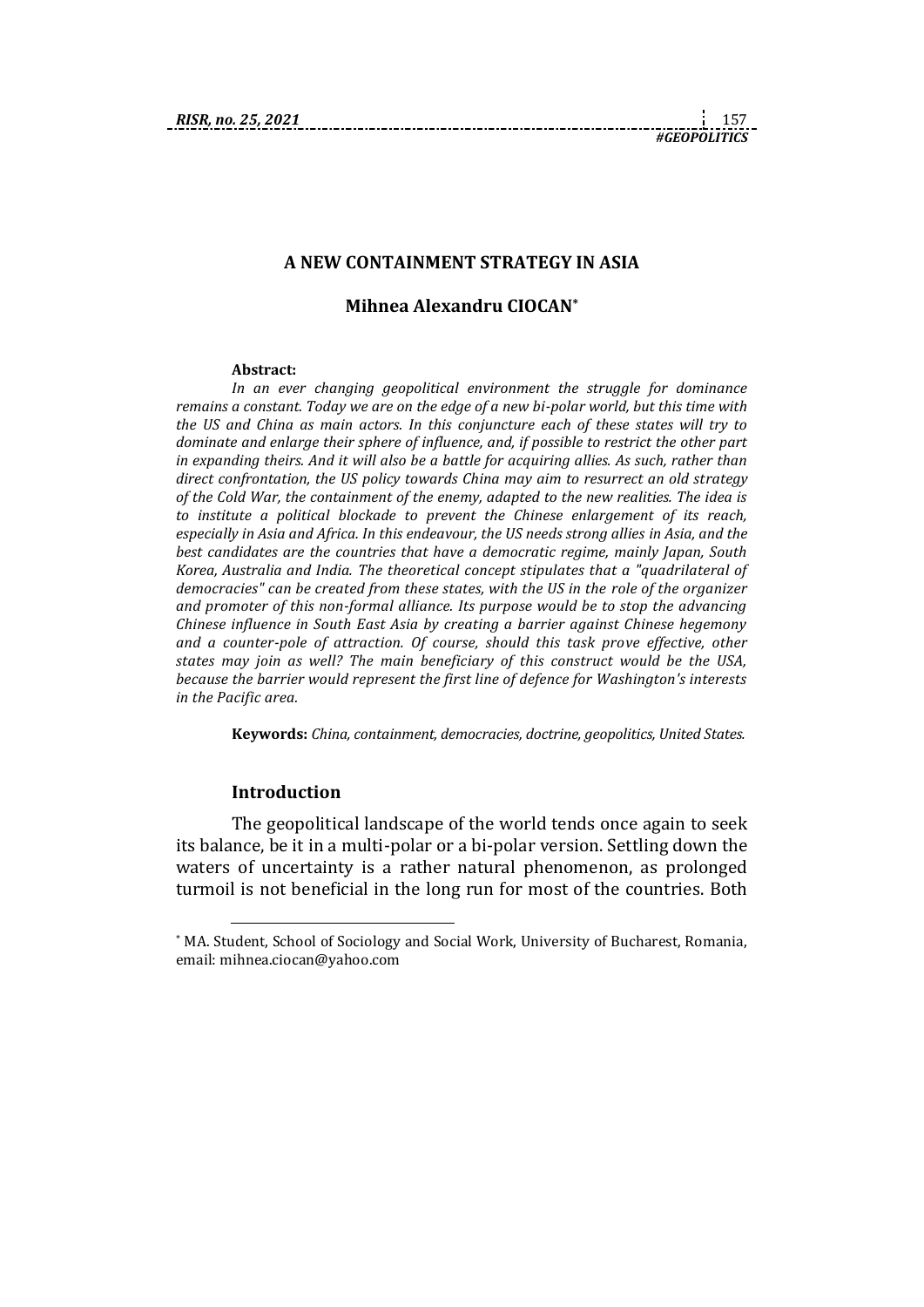scenarios are plausible, but are not of equal value in terms of probability. At this moment of moderate-to serious uncertainty it may appear that the world could indeed have 3 or 4 big actors on the political and military arena, naming the United States, China, the Russian Federation and maybe the European Union, depending on the internal level of cohesion and the political power that is portrayed in the outside (Olivié & Gracia, May 2020, p. 39). But in the medium and long term it is most likely that the international stage will segregate again into 2 opposite factions, like it did in the post-war period. Judging by actual vectors of power the main antagonists appears to be China and the US, and consequently each one will try to find important allies to deter the other side in pursuing its initiatives. Also it needs to be stressed that since the 2nd World Conflagration the concept of "war" evolved and in modern times it should not be understood just as a simple confrontation between two armies, but as a clash of political and economic systems, a clash where the armed forces are just the instruments of exerting power.

This paper aims to shed some light on one particular part of this "geopolitical dance-floor", meaning the contest for regional domination in South-East and East Asia, as well as in the Pacific Area. The study focuses on one possible measure that could be adopted by the US in its effort to stop the Chinese influence and hegemony.

This measure consists in sustaining a form of a non-official agreement of the democratic countries in Asia (conveniently including Australia, even if geographically it is not Asia, it is economically tied up with this continent), with the main purpose of reducing China's economic and political grasp over their own countries as well as the other smaller countries. Simply put it would be an alliance based on the principle "strength in numbers", and through this would benefit both the countries directly involved, and the United States. The idea is simple and was used before, in the Cold War with USSR - rather than face the enemy in direct combat and risk a lot of lives and resources, better use containment barrier to stop its advance. Such a strategy is simple in theory, but much harder to implement. Practically we are talking about a geo-political corridor made of the four main powers that have a democratic regime in Asia: Japan, South Korea, Australia and India,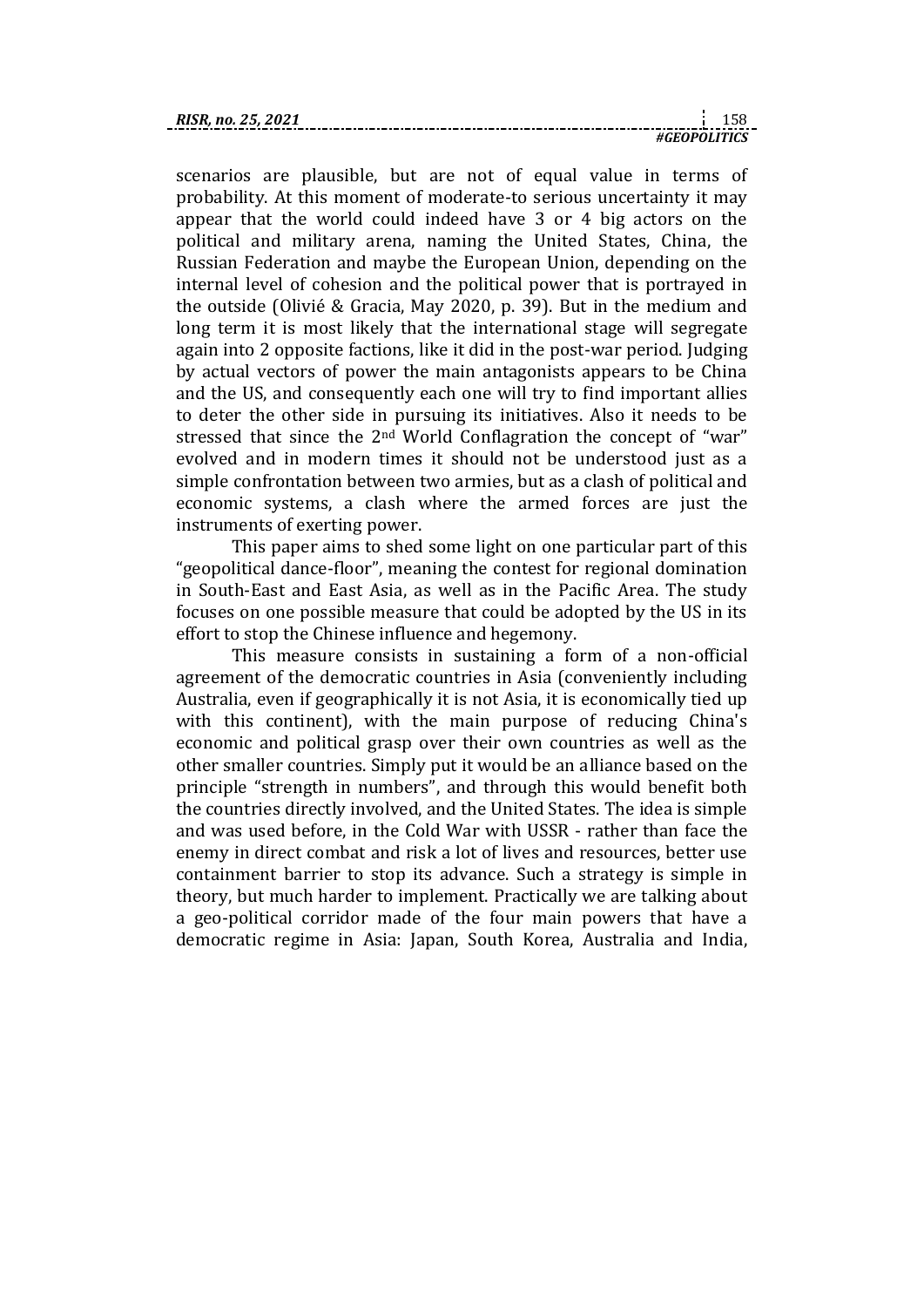which would make a so called "Quadrilateral of Democracies" that could partially encircle China. It is not about a proxy war conducted by the US, but a form of "fencing" the Chinese ambitions. In some other variants in the literature, the Quadrilateral would be composed of India, Australia, Japan and the USA, but in this case it could not be called exclusively an alliance of Asian democracies. In fact this alternative setting does not invalidate the concept behind it - whether there are three Asian countries (a triangle) plus the USA or four Asian states and the US in the role of the magister does not change the facts. Still, for the next parts of this analysis the Quadrilateral will be considered to be that of the Asian states, with back aid from American side, but without the US as a formal member.

The main question in this theoretical scenario is if it is feasible in real world or not, since the four states mentioned above are all too different in culture, economy and, most important, do not share the same political goals. On the other hand, a joint position would be beneficial for all, in the face of a greater danger, meaning to become a satellite state under the influence of Beijing.

The objectives are as follows: to highlight the pros and cons regarding this theory and to evaluate academically what the chances of success for this endeavour are. Since this is not an actual fact but a hypothetical one, all the arguments and all the logical implications must be considered keeping this aspect in mind. This is the foremost drawback of the study: the fact that all are just simple suppositions that could become reality, or not.

Other limitations derive from the main condition, as there are a multitude of hypotheses, arguments and counter-arguments that this paper cannot cover. Moreover, the entire analysis is envisaged only from the US point of view regarding this containment doctrine, but in reality it can be other way around too, and China can also make efforts to confine the United States on both its coasts, by rallying the Pacific states on one side of the US and the EU on the other side.

The present paper is addressed to anyone interested in geopolitics, especially on the struggle for dominance in the SE Asia theatre. Still for one to be able to understand all the connections and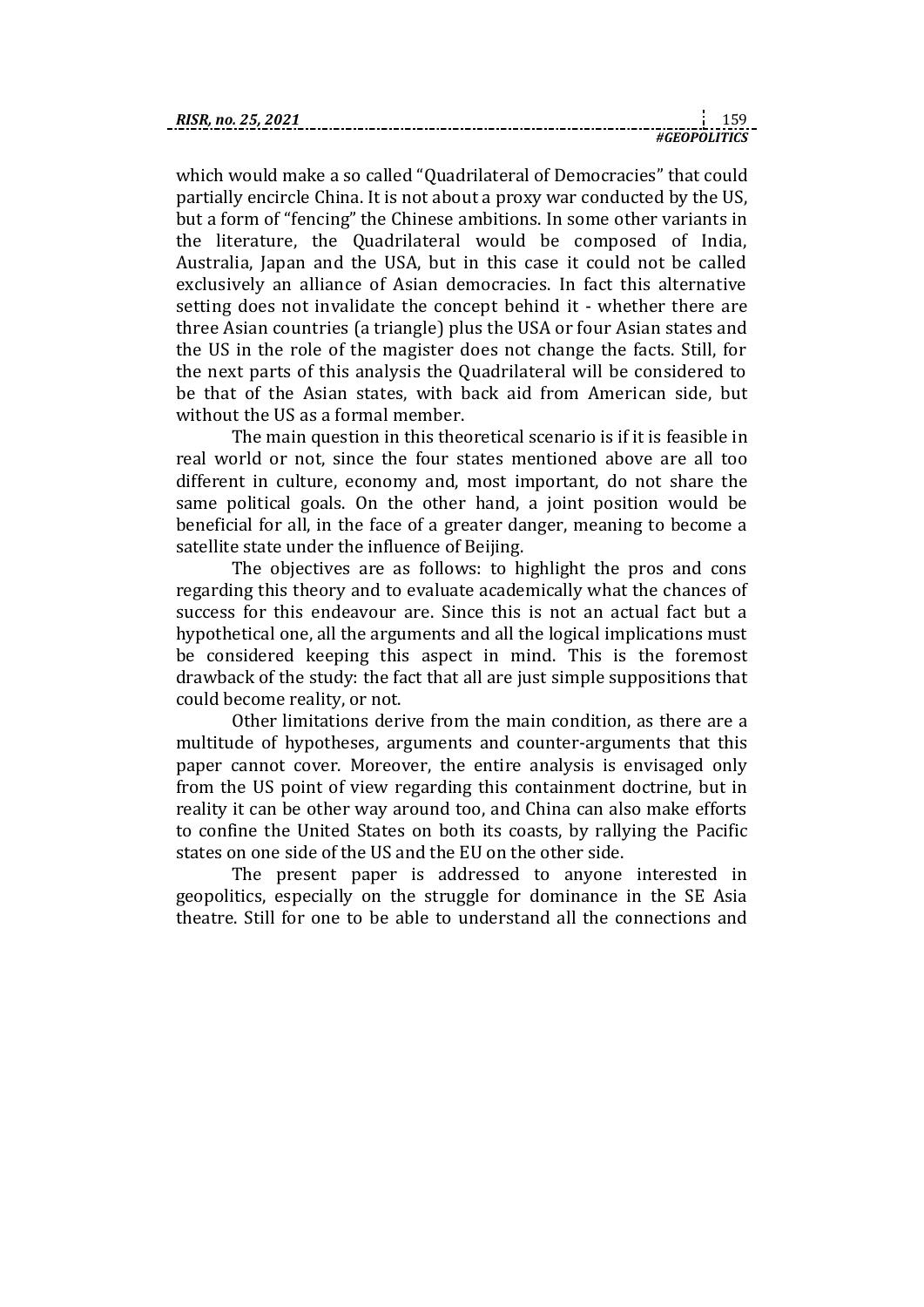| RISR. no. 25, 2021 |  |
|--------------------|--|
|                    |  |

implications of these intricate movements of all the state actors, a basic level of geopolitical knowledge is desirable.

# **Methodology**

Considering the nature of this study, the methodology consists exclusively in a qualitative research of academic resources such as scientific articles, work papers, and various primary and secondary data sources. These issues are combined in an integrated logical argumentation with historical elements and facts that are relevant to the principles and doctrines referred to in this work.

# **The Containment Doctrine**

After the Second World War, for a brief time, the world had only one real super-power, the United States of America (despite Stalin's army strength, USSR had no nuclear capabilities). But shortly after, the Soviets caught up in the atomic weaponry field as they developed their nuclear arsenal between 1942 and 1949; and by this the world turned into a genuine bipolar setting, both in military and ideological terms. At that moment US citizens did not want another devastating war with USSR, but at the same time US administration (under H. Truman) was determined to stop the advance of communist ideology in the less developed states from Asia, Africa and Central and South America. What was to do? One possible answer came in the form of the Containment Doctrine, a plan based on George Kennan's vision (Kennan, February, 1946) expressed in the famous 1947 X article (or Long Telegram). In this Kennan expressed a few hard but very concrete realities of that day: communism will be in a perpetual conflict with the capitalist world, the Soviet Union will assume the role of promoter for the socialist cause and, more important, since the two systems cannot coexist peacefully, eventually the communist world and the capitalist one will be in open conflict. Many of these considerations emerged from the deep feeling of insecurity specific to Russian elites and not after "honest and objective appraisal of facts" (Kauppi, October 1994, p. 620).

In these conditions, the United States had to find a way to stop the red expansion; it was a matter of survival - if the Marxist-Leninist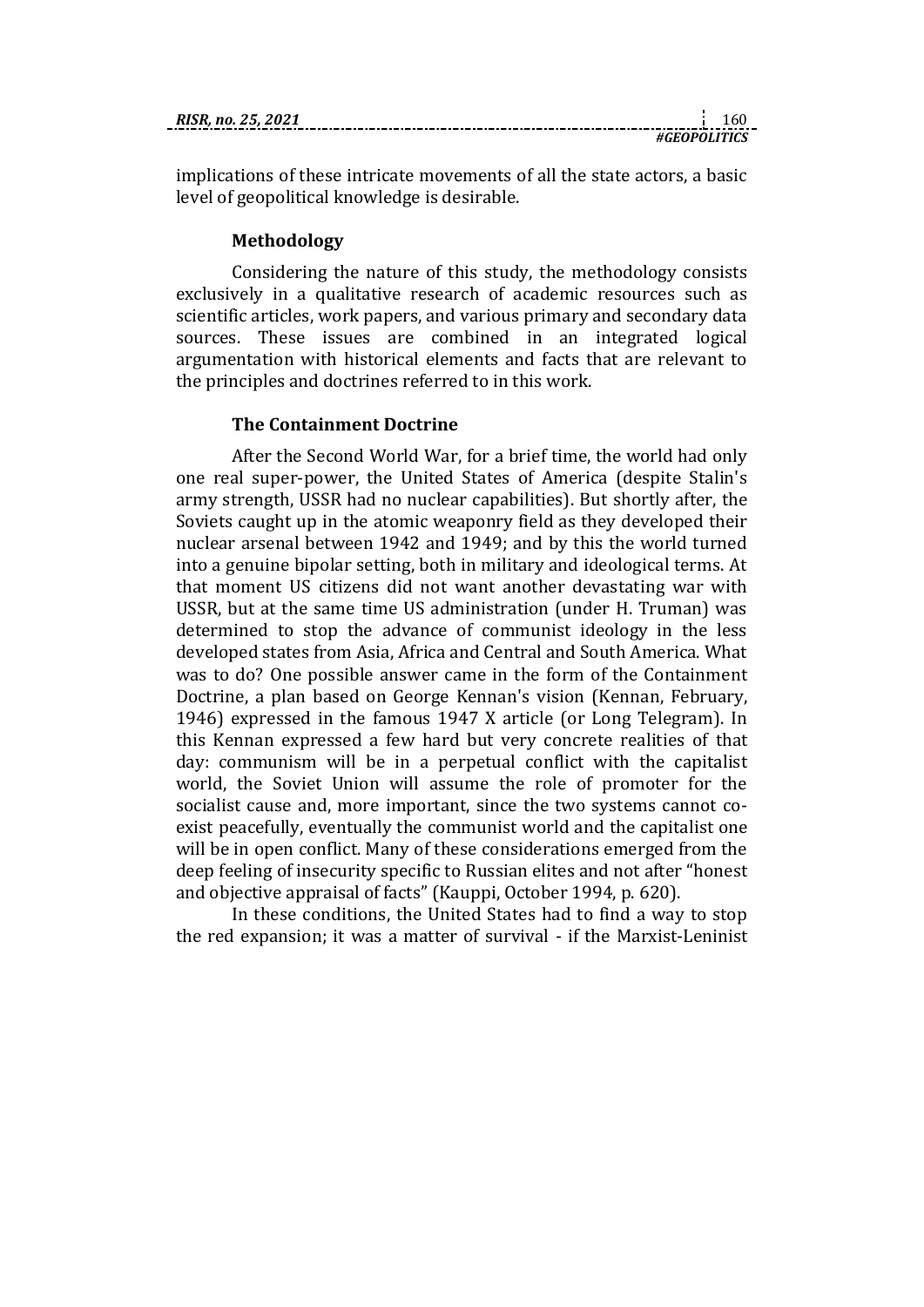ideology would engulf too much of the world, the Leftist side would became too powerful, and that would be a direct threat to America's interests and even to the US itself. Truth to be told, by the end of 1949, the communist side gained a strong overall momentum, marked by two important milestones: the USSR successfully tested a nuclear device (RDS-1) on the 29th of August and Mao proclaimed The People's Republic of China on the 1st of October, with China becoming the 2nd biggest communist state of the world. Since going to war with the other super-power and its strong allies was the least desirable option for the US and since the bilateral communication ways were less and less feasible, the plan was to halt its advance around the globe. It was an indirect diplomatic movement in the sense that the US sought to convince various nations not to rally behind the red flag. It was also a kind of compromise: what was done was done, and the US would attack neither the USSR and its back-yard states nor China, but would take action against any other attempts to spread communist ideology in other countries. In 1948 Kennan expressed that the Administration "should identify those areas of the world that were crucial to US security in the sense that they could not be permitted to fall into hostile hands" (Mayers, 1986, p. 147), meaning that the US should secure an overseas "ring of fire" for its own defence.

This grand strategy of containment was considered suited for the early days of the Cold War, but as years passed by it proved to be very costly. Therefore, in the '80s Stephen Walt proposed that containment could be refined into a derivate concept, one of "finite containment". There is a strong resemblance between these 2 theories, in the way that the US should continue to support Western Europe, South Korea, Japan and the oil states in the Middle East. But there is also one major difference: the anti-communist containment will be enforced only in certain regions, those specific areas that Kennan considered to be vital industrial centres, not in all Third World (Walt, 1989, p. 9-10) states. Somehow this can be seen as a selective restriction for communism, and was caused by the decline of the USSR in terms of economic and political capabilities to expand its ideology. Simply said, why should America invest resources in areas that did not represent a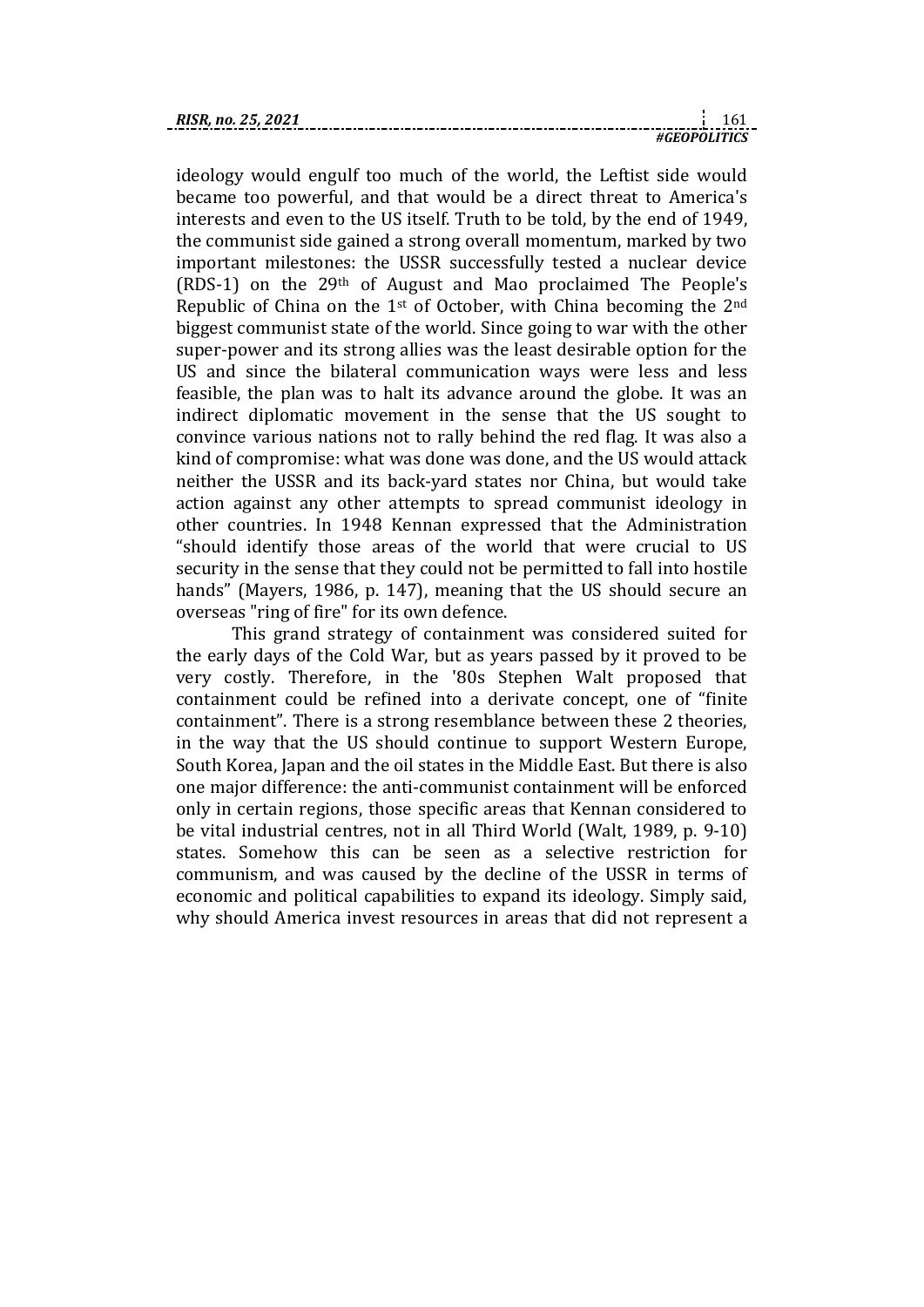key point for its strategy? In the end it is but a calculus of minimizing effort and simultaneously maximizing effects.

It is important to emphasize that Kennan's geopolitical idea was built along the same line with Nicholas J. Spykman's theory of *Rimland*, a thesis regarding the true importance of an area, based on geographical factors and geostrategic considerations, and applied to the Eurasia. He argued that the Rimland of Eurasia - consisting of the outer zones (or the "marginal crescent") of the continent, encompassing the regions located (on global scale) near the main bodies of water - was in fact of much more strategic importance that the Heartland, represented by the immense Siberian fields and plateaus. So, in his view, almost all Europe, Asia Minor, Middle East, India and Indochina, mainland China as well as Russian extreme orient was the zones of development due the advantages of resources, population as well as cheap waterways for transport existent in proximity.

If we consider it, the theory holds water and can be extrapolated to other continents as well - North America has its East and West coast as main areas of development (plus the Great Lakes area), Africa has Maghreb & Mashriq in the North, South Africa in the southern tip and the Gulf of Guinea in the middle, South America and Australia have their East Coast much more evolved than the middle of continent. So in a way the entire human culture is somehow contained by geography as well. In his theory Spykman also referred to the fact that the balance of power in Europe and Asia would automatically impact US security because, if only one political entity (or even a state ideology common to all countries) controlled all the aggregate resources of the Eurasian landmass, then such a concentration of power would cancel any advantage that the US had (Walt, 1989, p. 13).

Kennan's vision and concrete proposals were not altogether accepted by all the analysts of those days. Walter Lippmann, for example, underlined that it was faulty and couldn't be well implemented. Moreover, any attempt to do so would be a failure for America's internal morale and external prestige. In his opinion, this doctrine had a problem with prioritizing actions and in distinguishing vital economic and political interests (like Europe) from peripheral ones (naming Asia). Not to mention the costs involved for US military to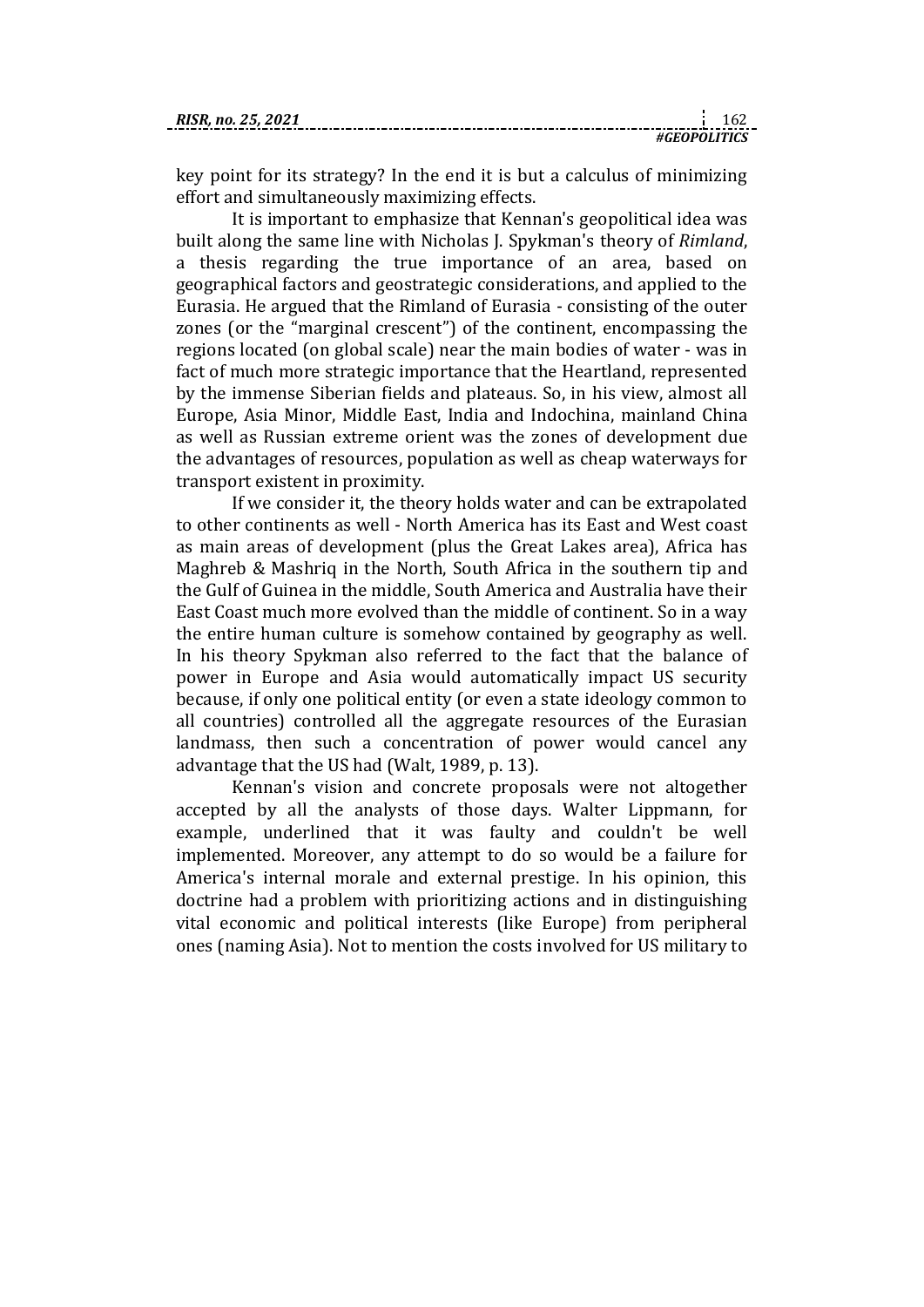be able to cover all parts of the world where communist threats might have appeared. Lippmann also dismissed the importance of ideology in USSR, and stated that direct realist interests like self-defence and balance of power were the main determinants of Moscow's policy (Mayers, 1986, p. 137).

In practical terms, this Containment strategy was materialized in various movements made by the US, both on political and economic sectors. Firstly, the USA sustained rebuilding Western Europe, with the help of the well-known Marshall Plan. It was a necessary action for two main reasons: 1. capitalist Europe would be an extremely important ally in an eventual conflict with the Russians since it could serve as a buffer zone and a battleground outside American soil, and 2. because the war industry was reverting to civil production and Europe would prove to be a very profitable customer for American products. Secondly, there were the armed conflicts in which the US took part directly against local communist forces heavily assisted logistically and technologically by USSR and China: Korea and Vietnam, plus the non-official involvement in Afghanistan. Thirdly, although officially it is not part of containment doctrine, the US managed to reduce the Marxist-socialist threat in Latin America by backing some nationalist governments and leaders, even if these persons showed serious dictatorial inclinations.

On a cold-minded scrutiny this containment strategy worked only partially. Because the communism system did not engulf the entire world in the fifties and sixties, it can be seen as a success, but in fact it is a rather moderate one. The costs were indeed very high for the US and the western world; the armed conflicts were stalemates (see Korea) or defeats (case of Vietnam), the spheres of influence remained relatively constant, especially in Europe, and neither side could get the ascendency over the other. In the end, the USSR collapsed mostly because of internal system failures and economic shortages. It is true that in a minor way maybe the containment helped USSR disintegrate, but it was by no means the principal factor. Still, the idea in itself had some potential, if the implementation had been conducted with much more diligence from the US policy makers.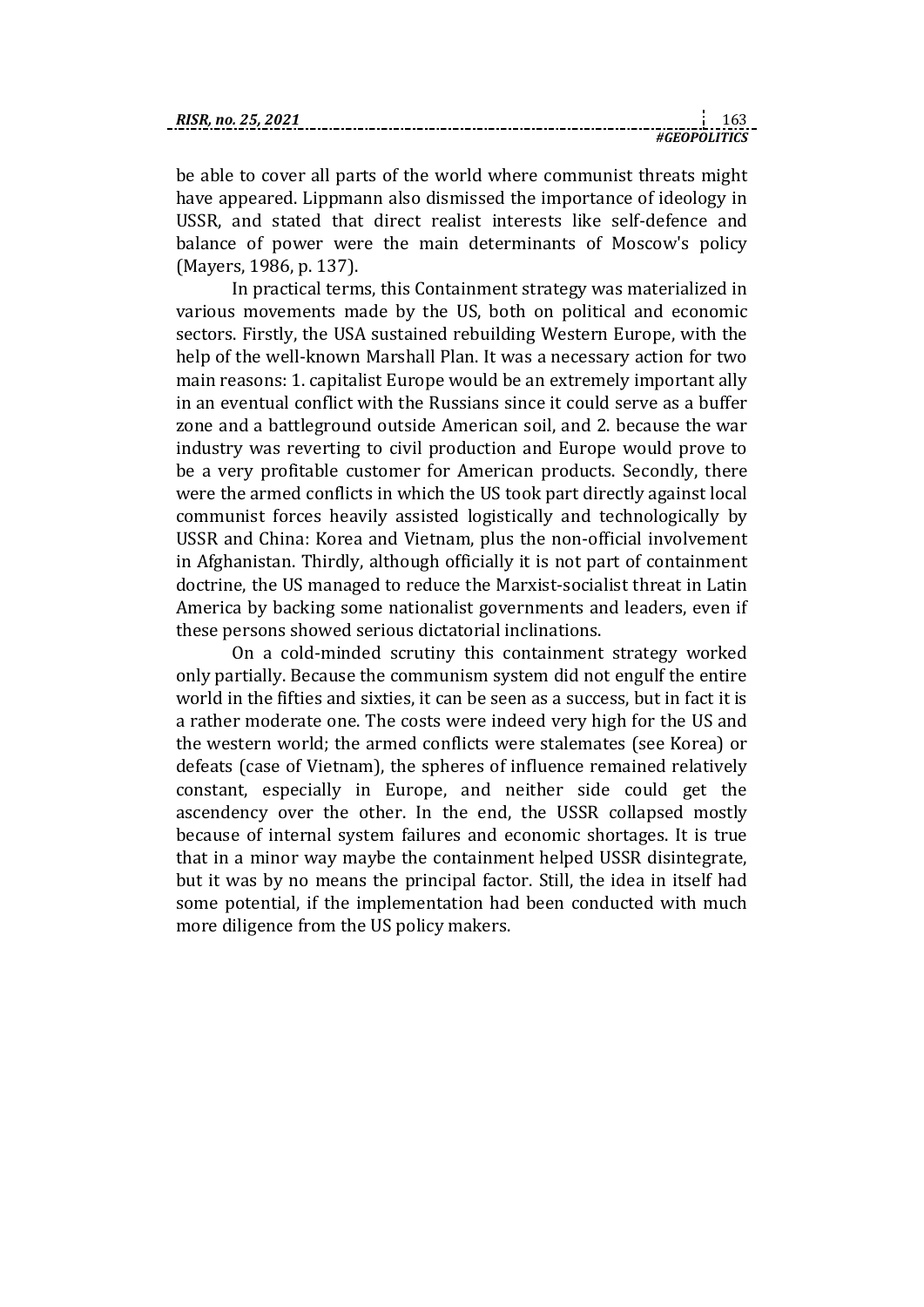# **Current and future geopolitical conjuncture**

The last period of the last 20-30 years big scale geopolitics was marked by the United States' world hegemony in conjunction with the rise of the "eastern dragon". Nowadays, the reality is that China is a global superpower both politically and economically. Maybe the country isn't yet fully developed in terms of internal infrastructure, social wellbeing and military strength, equipment and, even if it does not equal the powerful US Army & Navy yet, it is, nonetheless, comparable. In terms of dominance, China is now in the middle of the phase of acquiring allies and gaining footholds around the world. The Chinese are not as powerful as they present themselves or as they would like to be, but are much stronger than other geopolitical players would desire. So the actual geopolitical environment presents a dominant power that is showing some signs of slow decline, especially due to internal social, economic and political shortcomings and a rising (red) star that benefited greatly from the economic boost determined by globalization in combination with a savage exploitation of its main natural resource: very cheap human labour.

This course of action can lead to competition or cooperation, in theory. But in reality, it is most likely to generate a fierce competition, prolonged for a significant period of time, maybe even decades. It is no secret that China is engaging on a path for more self-sustained development on internal level and is assuming "a key role in the creation of a new international architecture challenging American global leadership" (Santino and Regilme, 2018, p. 10). This being said, there is a serious risk that at some point the two great powers will find themselves in an open conflict, if they cannot avoid Thucydides Trap. The clouds of a Sino-American war (that may very well be the Third World War if we consider that both are major nuclear powers) are in the headlines for some years now (Allison, 2015), and under Trump's Administration things went from bad to worse. Despite the fact that this geopolitical metaphor is overused and it is presented as an inevitable fatality, it should be noted that it is not absolutely necessary to have a war, even if the probability is quite high. Thucydides Trap has serious flaws. First of all, it presumes that a country can chose to develop up to the point where it would either enter a conflict with the existing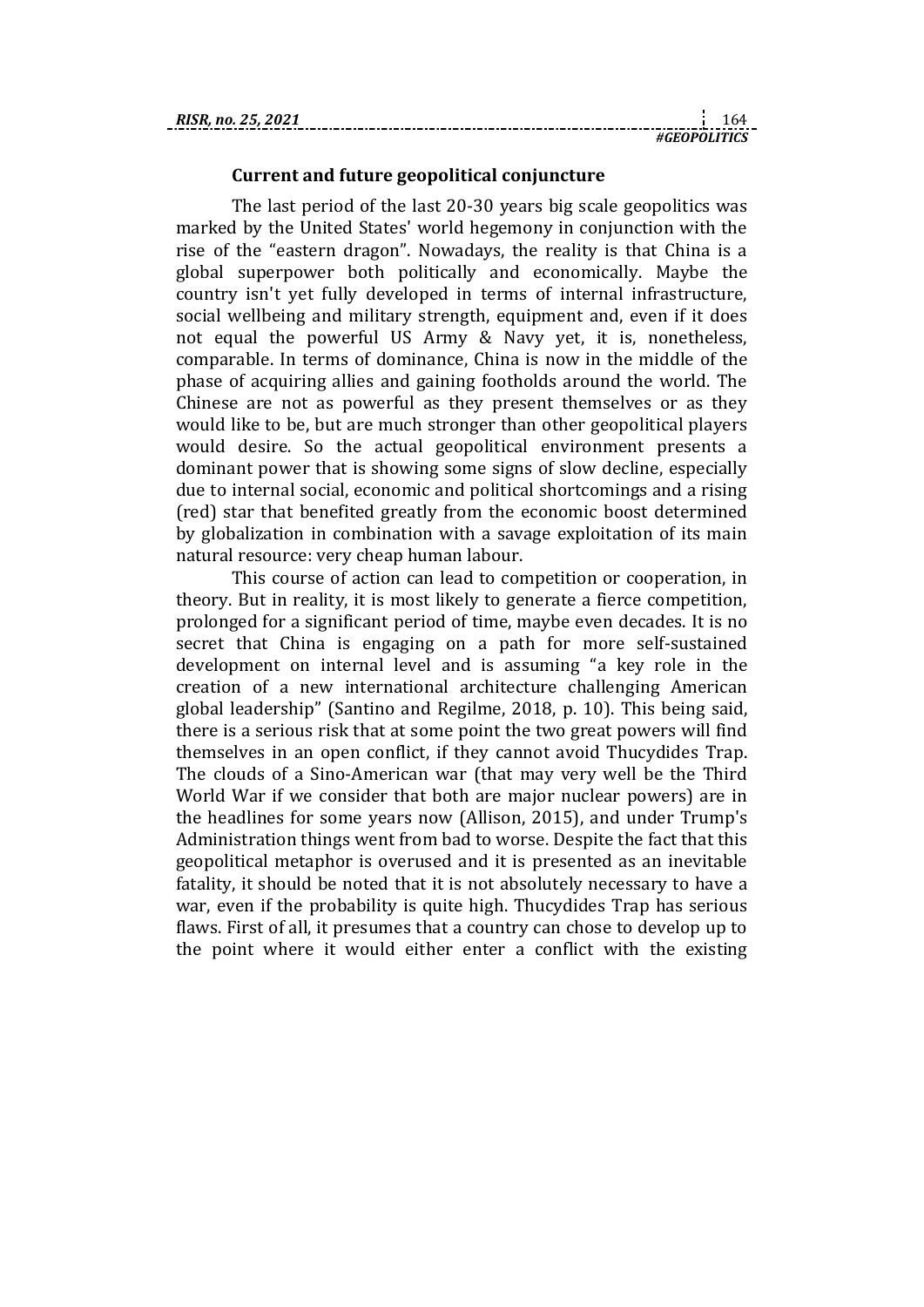hegemonic power or remain at a lower level not to upset the leader. False, no country in the world would voluntarily stop its evolution into a great power out of fear, even if this means war. Secondly, the theory proved wrong in the Cold War era, so it can be wrong again. Still let us assume that, at one moment in time, there will be a war between these 2 states. Obvious one will win, but it will be a disaster, a Pyrrhic victory because of the casualties and material destruction. Who would benefit? Any other pretender to the world leader's seat and the main candidates are the EU and Russia, but this list is not exclusive. In fact, a war between China and the United States it the least desirable option for both of them as long as neither has an absolute upper hand.

Anyway, since we are still in the field of theories and suppositions, in this particular matter of whether the Trap can be avoided or not, the debate is still ongoing. There are multiple points of view, all fairly plausible and logical in essence. In the (ultra) neorealist rhetoric, the war between two great powers is not analysed in terms of "if", but "when". Indeed, if states were to judge all aspects of geopolitics independently (as not in a bigger picture) and only by the realist principles, then each of these actions would slowly drive the big powers to war. Metaphorically, it can be seen as a maelstrom gradually attracting the players into war, and each action would just get them one step closer. For example in J. Merasheimer's offensive realist theory it is stated that the anarchic nature of the international system drives states to adopt an aggressive stance in order to secure an advantage, and by this a violent clash is more like to occur. State safety issue is perceived as a simple (and over-simplistic) equation of political, military and economic strength: maximize power to ensure a solid security (Johnson, Phil, and Thayer, 2016, p. 3). Regarding the explicit case of China and competition for power in SE Asian theatre, Mearsheimer asserts that the rise of this pretender is a capital security threat for the US, "with considerable potential for war", since "China cannot rise peacefully" (Mearsheimer, 2010, p. 382). Still, in some of his previous works (Mearsheimer, 1983), Mearsheimer admits that conventional deterrence is indeed a useful instrument in convincing an enemy not to undergo certain actions. The US used this type of action against USSR in the Cold War era, in addition to the nuclear stalemate, and, in the end,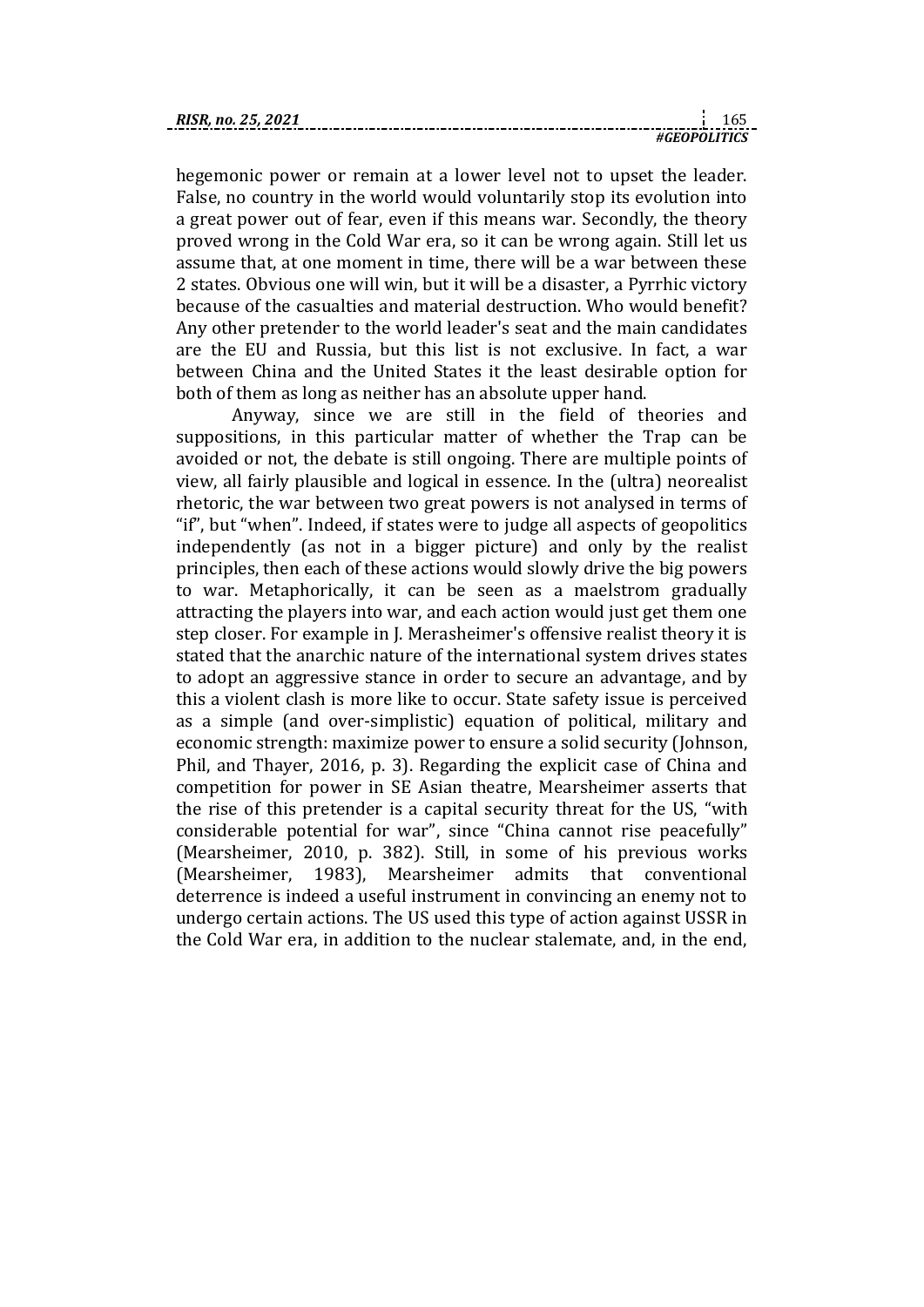proved to be quite fruitful. Even the author admits that "prospects for conventional deterrence in some future crisis are quite good" (Mearsheimer, 1983, p. 212), and what else this quadrilateral (or triangle) of Asian powers would be, if not a form of discouragement for Chinese ambitions. So, even if from the realist point of view the Trap seems virtually unavoidable in the long term, there are still some possibilities (yet in compliance to the realist principles) according to which the war can be postponed indefinitely, and therefore, *de facto* avoided.

In contrast to neorealist views, J. Nye brings a different perspective regarding Thucydides' Trap. He states that the rise of a new great power in itself isn't the actual trigger for war, but the fear (of losing hegemony) induced by the unfolding events in the other side (Nye, 2006, p. 74). It is a paradox: fear of conflict ignites the flame of war, by determining one side to start mobilizing and making preparations, a sign that the other side perceives as a threat and starts its own military development programs. In the end, this arming spiral and ever-growing tension require just a spark to unleash a full-scale bloodshed. As such, one logical conclusion is that if the fear factor is removed, the pitfalls of realist geopolitics can be avoided, or at least their unfavourable effects can be diminished. Nye argues that there is no need for war between the great powers; if both China and the United States understand that cooperation is mutually beneficial for both and adopt a peaceful position one towards the other. Regarding the confinement theory applied to China, Nye dismisses it and underlines that China must be integrated in the geopolitical landscape (Nye, 2013). Containment and armed deterrence are elements of a long gone era, and are not suited for 21<sup>st</sup> Century politics. China cannot be so easily fenced and one strong argument is that in the Cold War Era there were almost no economic relations between the US and USSR; the situation is totally different now, as China is strongly integrated in the global trade flow.

These opinions can be seen as the two extremes of an imaginary spectrum of viewpoints. One states that war is inevitable and the other one argues that war can be prevented and peace can be maintained. But there are some middle-positioned theories as well. For instance, S. Walt states that the US has many incentives to remain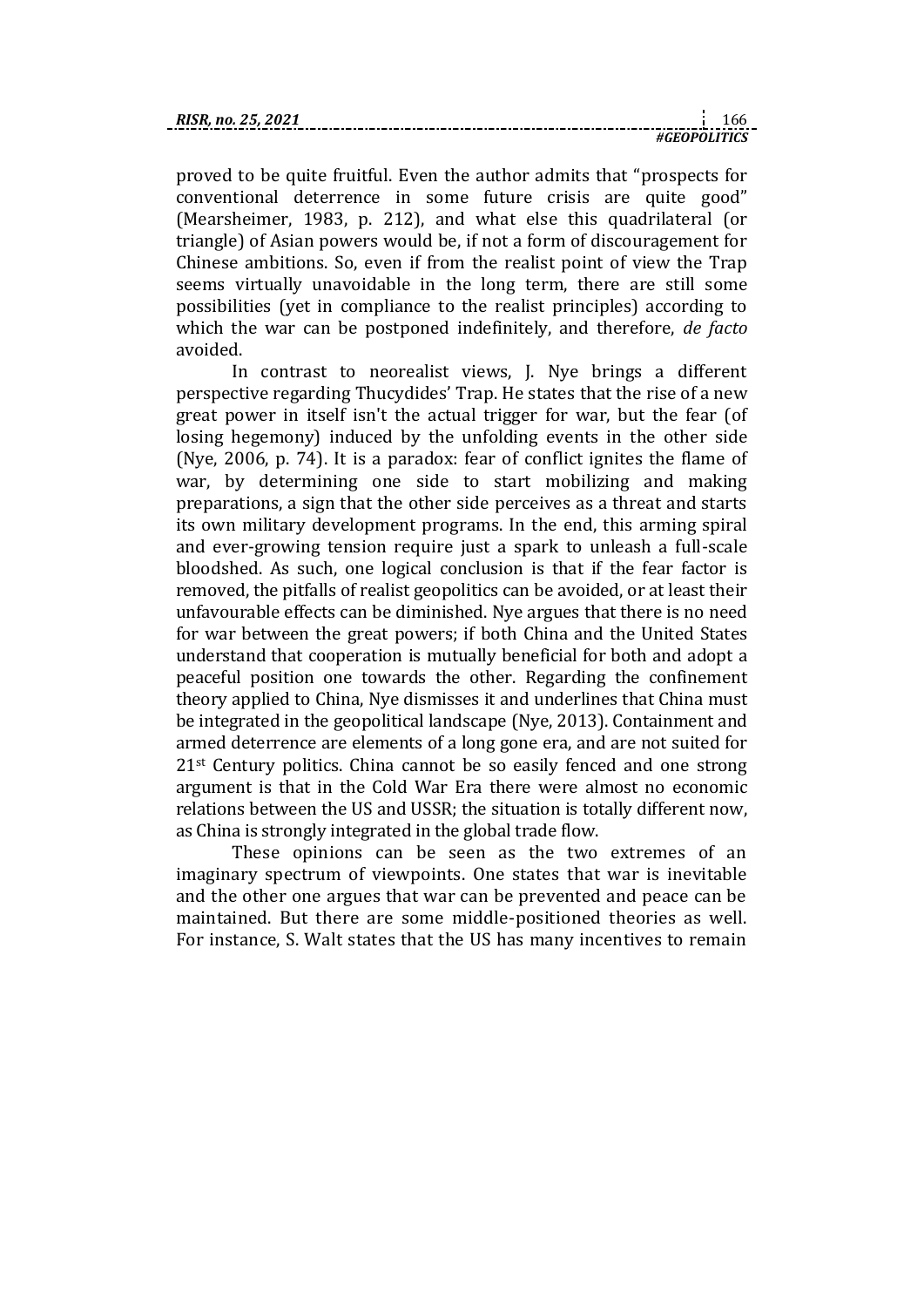an active player in Asia and to make "it harder (though, of course, not impossible) for China to project power elsewhere in the world (including areas closer to the United States itself)" (Walt, 2020). But unfortunately the result would be a null-sum outcome, meaning that one side wins and one side loses (Walt, n.d). For the winning side it is good, although for the entire global political and economic environment these circumstances are not the best, and that is why both a live war and a cold war should be prevented. In the same range of perspectives we can place the idea expressed by Y. Yuan in what he names "The Churchill Trap" (Yuan, 2018, p. 200) (as opposed to Thucydides' trap), meaning another long cold war between China and the US that would not be beneficial to anyone.

In conclusion, at this moment, there are more theories regarding the future geopolitical landscape and each has its own fair arguments. Some variants sustain that we are going towards a bi-polar world China versus the USA, which will lead to conflict. Other opinions are more in favour of a multi-polar world, with three or four actors. This setting would be much stable in terms of war because it would make much more use of the principles of the balance of power. An arena with multiple players would imply more 3-way or 4-way petty frictions, but would reduce greatly the peril of a catastrophic nuclear conflict. For example, D. Acemoglu express that a bipolar world may be more unstable than a quadri-polar one because it "would heighten the risk of violent conflict" (Acemoglu, 2020).

At this moment nothing is clear and all these suppositions could became reality. But, on a deeper analysis, in the long term, the bi-polar scenario has more chances to come true. Even if in the near future the world will be multi-polar, in time only 2 sides will be outlined. It is the natural phenomenon of polar attraction that will create these factions, each one composed of one alpha and multiple acolytes. Of course, there will still be countries that will stay out of the game, like there were in the Cold War era, but these will not act as a factor for balancing power or as an arbiter, but rather as passive spectators.

To be fair it must be remembered that on a theoretical level there is another alternative, a non-polar world, be it in a form of complete anarchy or as a much deeper globalized world, in which there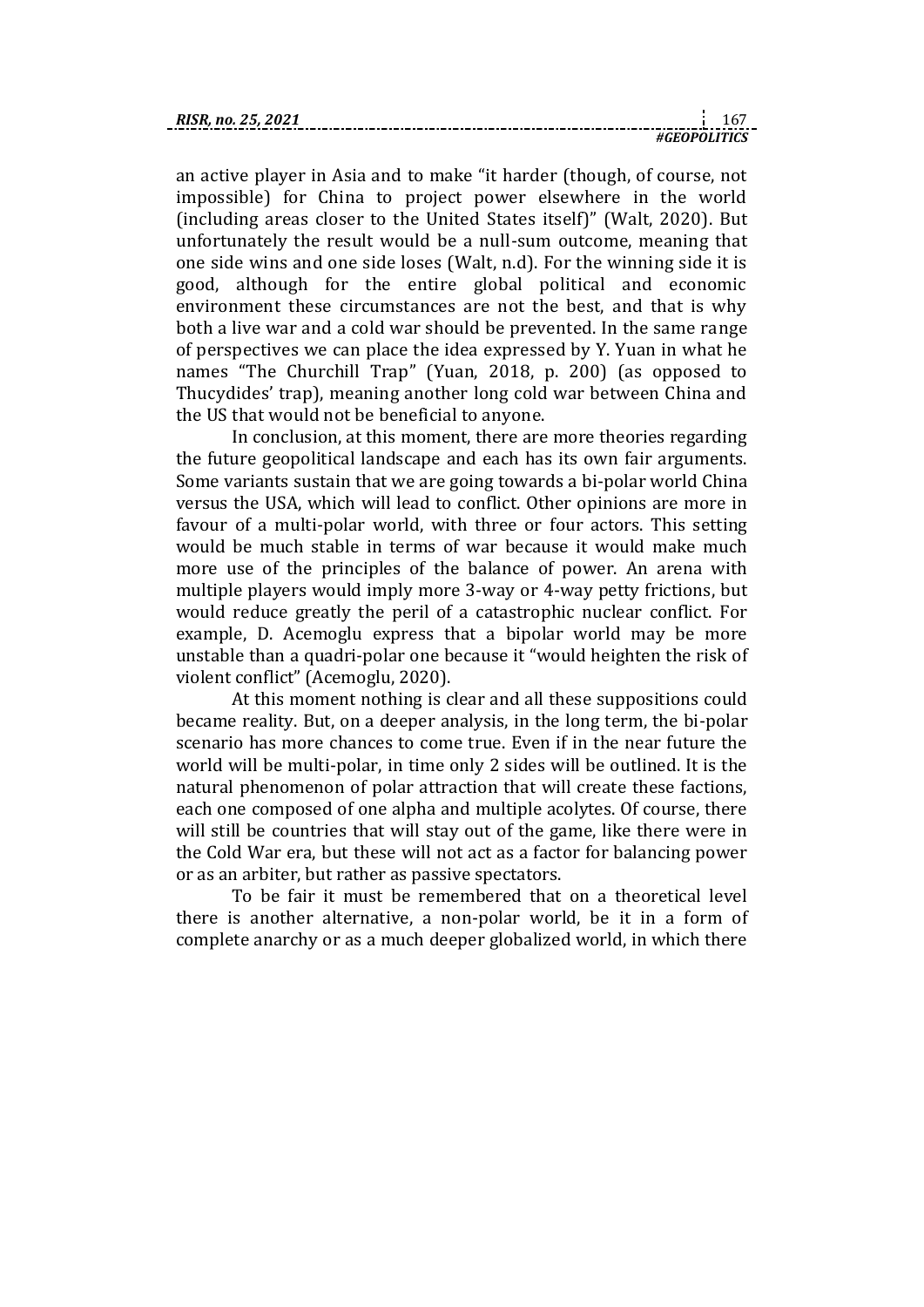| .GEOPOLITICS                  |  |
|-------------------------------|--|
| <b>RIS</b><br>?. no. 25. 2021 |  |

are no great powers and no underdogs. This means that most of the states are equally comparable in power; there is neither hegemony nor desire for dominance. This is less likely to be feasible because even in anarchy there will be entities that will want to rise. On the other hand, it is even less probable that all the states have a quite equal level of might and influence.

Analysing all these possibilities, the one with two-world giants seems not only to be plausible but also to have the best odds to occur. Therefore, for further analysis in this paper we will consider this scenario, even if it is not a certainty. This examination is not invalidated if America has a democratic or republican president. Either way China will be a competitor for the United States on all accounts. What is true is that the relation between Beijing and Washington can be more open or, on the contrary, more distant, according to the US external politics and vision. At one moment in Trump's mandate it seemed like confrontation was almost inevitable (Rachman, 2020). Fortunately there were no military clashes. With the beginning of the third decade of the century and with democrats back in power it is possible to witness a milder tone in White House rhetoric, but this does not mean that the USA is not keeping a close eye on its challenger's movements and that it will not try to undermine any form of regional Chinese expansion into SE Asia. Most likely there will be a "chill war", if not a Cold War in all its meanings. Practically the fact that Democrats or Republicans are in power in one instance or another has only a marginal impact on the competitive phenomenon between these giants.

# **The Containment Doctrine adapted to modern times**

There is a well-known saying that history repeats itself. Not entirely true, but not completely false either. History never repeats the details because circumstances are never the same, but, in the big picture, some situations in the present are, in some ways, similar to ones from the past. Nowadays we are facing a possible Cold War, waged once again between communists and capitalists, both sides in possession of nuclear powers. Still, there are a lot of differences: China's communism is an original one, closer to capitalism than to pure Leninist thesis, the economy is globally connected and integrated, Beijing has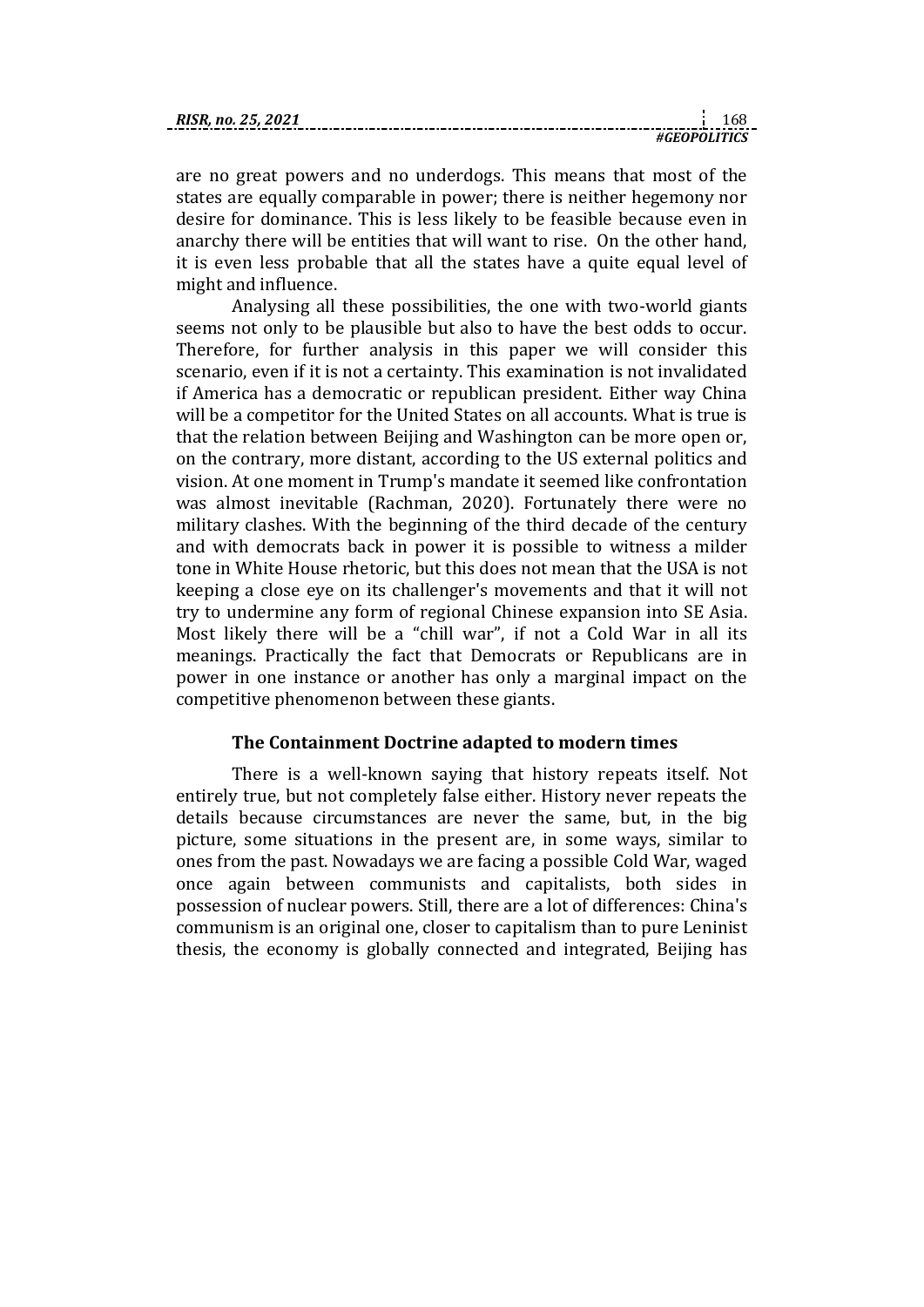| RISR. no. 25, 2021 |  |  |
|--------------------|--|--|
|                    |  |  |

substantially more financial resources due the fact that China is one of the top industrial manufacturers, the world is not (yet) strongly divided and there are multiple players in the arena. This being said and considering that actual war is the least desirable action, the US could try to resurrect the old containment doctrine and to adapt it to modern times.

The essence of the plan remains the same: politically and economically encircle China and keep it at bay, in its own territories. What changes is that, hopefully, there will be no fighting between satellite states and the Chinese army, although the situation in Taiwan could escalate to an open conflict any day. How can this be put to work remains to be seen, but one plausible alternative is to create a zone in Asia that opposes Chinese influence. This initiative is purely speculative at this moment, as no serious actions have been taken so far. Everything is still in the phase of theoretical discussion of what influence levers could be pulled. The fact is that both sides could do the same thing and try to attract smaller countries in their slipstream. On the US side, the scheme is to capacitate 4 big countries in the area to form a sort of an informal alliance directed against Beijing hegemony. The notion of "big" represents in fact the extent of importance, and it can be translated at the same time by economic power or geographical features. In this sight the 4 countries will be Japan - because of its economic and technological power, South Korea - for the same reasons, Australia - for its resources and massive landmass and India because of its greatness in area and population and also because of its nuclear capabilities.

The metaphoric name of this theoretical construct was chosen to be the "Quadrilateral of Democracies" (Madan, 2017), or the Quad/Squad in its compressed title. The idea is not particularly new; it was postulated in different forms, only that it did not have a geopolitical dimension in the beginning. First attempts of a stronger collaboration were made after the 2004 tsunami in the Indian Ocean. Afterwards, different attempts to form a greater alliance between the maritime powers in Asia (except China) occurred, but all ended up indecisively. At that time China was indeed seen as a threat, but not at the scale that is today, so each time some of the members backed off from the initiative. But the actual situation is quite distinct. Xi's regime showed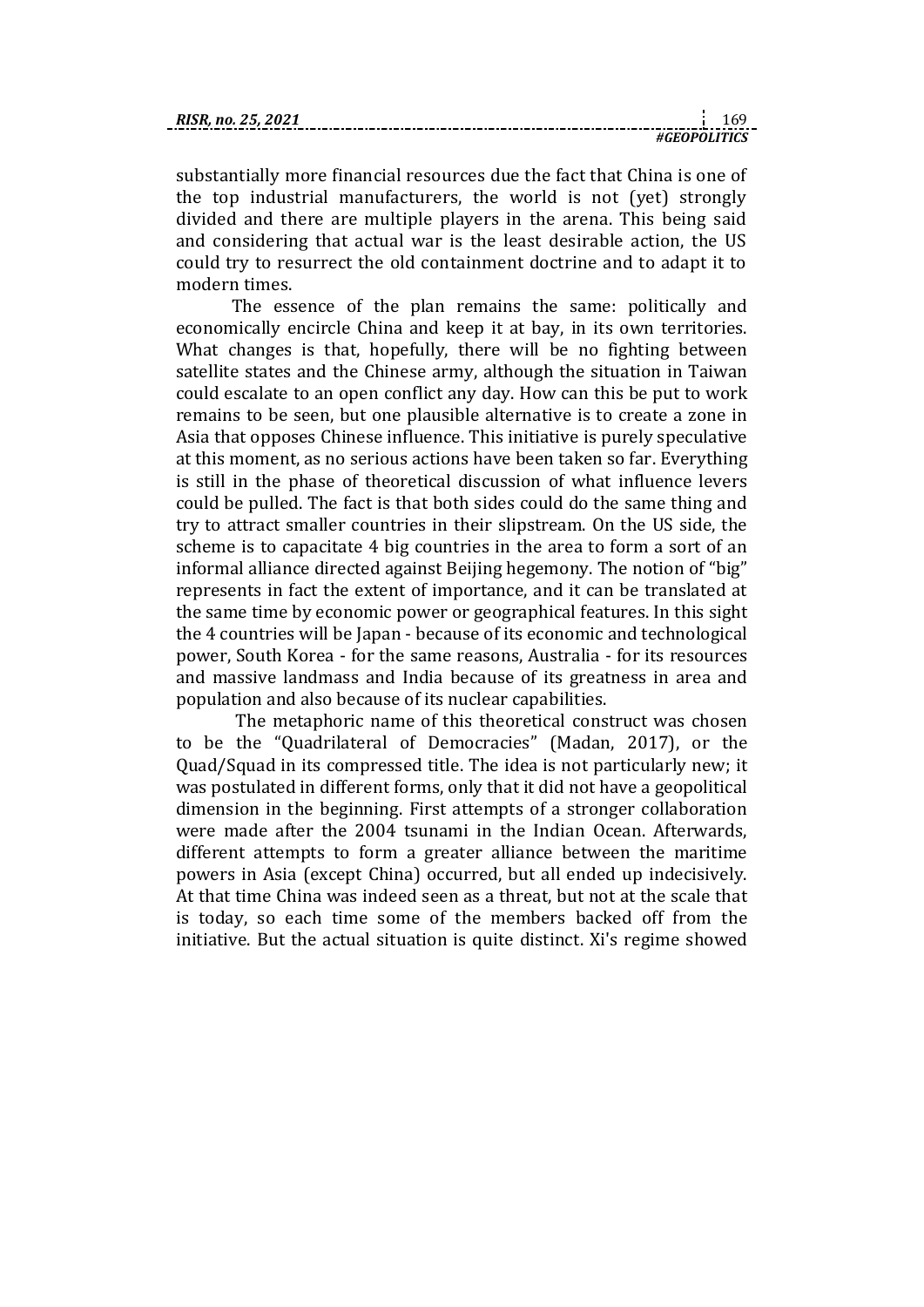very clearly (even if never admitted officially) that China aims to be the true master of Asia. It is logical that Xi's China would not want an open war with the US and its allies and would gladly avoid the aforementioned Trap of Thucydides, as long as their strategy of expansion continues. The tasks of constructing artificial islands with anti-ship missiles outside territorial waters, building military bases in Countries like Cambodia and Djibouti, the increasing pressure put by Beijing on Taiwan and the growing presence in Central Asia and even Africa bare witness of China's actual intentions. Against this setting, there were attempts to invigorate the Quad a few years ago, but nothing concrete was achieved and success is still elusive. Maybe when the situation escalates to the boiling point, the wheels will be put in motion and a mutual understanding (official or not) will be in force.

For the states concerned, this alliance would help them remain largely independent of Beijing's will. Each one taken independently is no match for China: Japan, despite its technology, has no army, has no land to expand, population is ageing and economy has been stagnating for many years; South Korea is small and even if it is a high-tech country, it cannot withstand alone; Australia has the land but is mostly a dessert, has very little population and is dependent on China for exports of raw materials. And, last but not least, India has the population and some military strength, but the economy is low compared to the Chinese one. Each one in part cannot challenge the dominant power, but all 4 combined would gather enough strong points to counter-balance Chinese vigour and, with United States' support, to bring stability to the Asian theatre in matters of influence and power.

For Washington, this agreement would act like the barrier the US put on USSR in South - Central Europe and Turkey back in the Cold War era. Like then, it would represent a line of defence in case of need far away from US land but very close to Chinese mainland. What else to ask more than an encirclement of the foe in his own proximity and using someone else to do the job.

For the moment the battle is carried out at the level of influence and its main peace-time instrument to achieve these goals is the economy. Multiple countries in Asia are, to some extent, dependent on Chinese economy, and, in addition, their initiative of The Belt and Road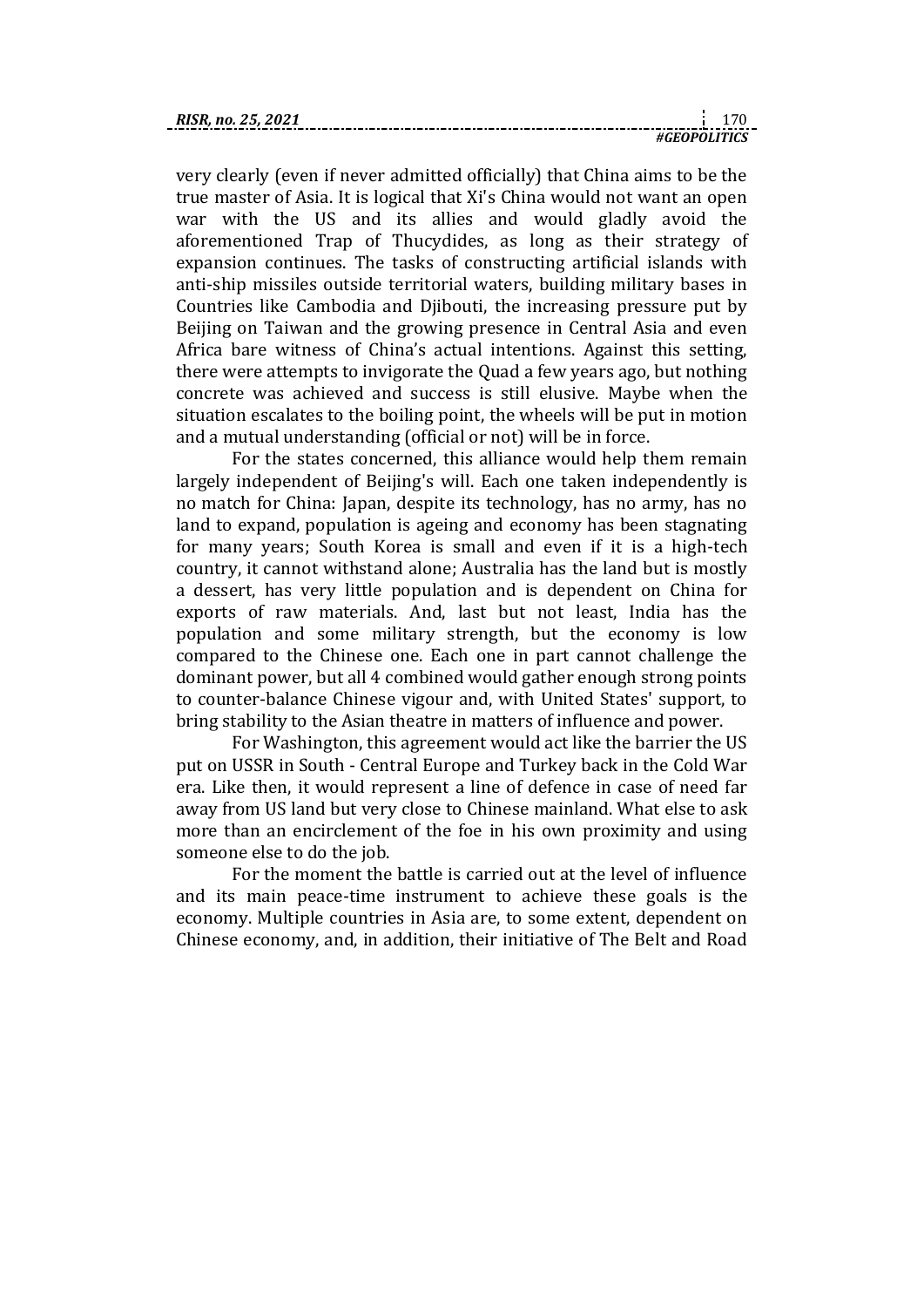(former One Belt, One Road) promised a lot of benefits to some of these less developed nations. How to counter this? Only by rallying some powerful economies and bringing them together so that they can oppose the Chinese economic takeover, both in their own turf as well as in other smaller countries from this region. The economic sphere is the first battlefield of this clash. In general, what this confinement strategy should do is to monitor and thwart any initiative that targets a vital point or sector. Where Chinese controlled firms move to secure an asset or take a strong point in form of resources or strategic infrastructure like ports, airports, railways or telecommunications and power grids, there should be a counteroffer or a counter move that would compete with the Chinese. Much like in the 5G affair, but extended to multiple domains. Obviously, not all propositions would be accepted by the host countries and some would indeed get into business with Chinese partners, but at least some could be diverted.

At the commercial level, the dependency on PRC's home market on both its flows – in and out – should be reduced as much as possible. Take for example Australia that is predominantly dependent on the contracts with Chinese manufacturers (but, in fact, with Beijing government because everything is state controlled in China) for raw materials. At the moment, there is little alternative for these goods to be sold elsewhere, mainly because transporting them on a longer route means extra money to be paid, and, therefore, less competition. Furthermore, the forecasts show an even greater increase in trade between these two lands as Chinese economy is expected to keep growing by 2030 (Laurenceson and Zhou, 2019, p. 7). Economically speaking, it may be good for Australia, but politically it is not so great. In fact "the rapid growth of China's economic influence and presence has actually fuelled rather than allayed deep-seated, visceral concerns about Australia's long-term security" (Beeson and Wang, June 2014, p. 580). Even in the case of ASEAN, things are not much better. These states seek to continue their expansion on the Chinese domestic market to sell their products. Indeed, "the growth of the Chinese economy necessarily means it has also become a globally significant buyer of exports from other countries" (Park, November 2007, p. 486). All these spell in fact deep dependency on China's preferences, and its political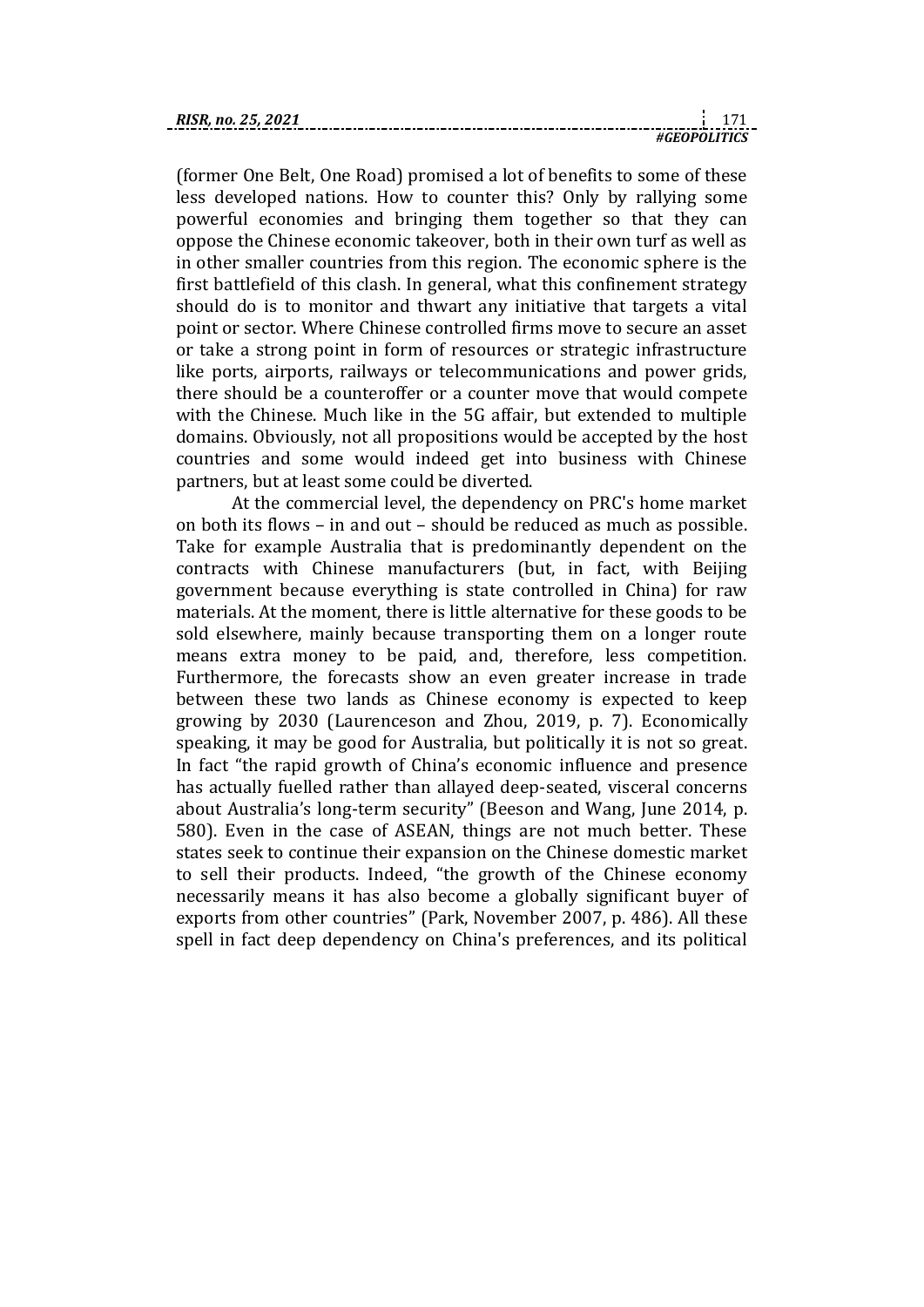| RISR. no.<br><i>L</i> .J. |  |  |
|---------------------------|--|--|
|                           |  |  |

leaders know all too well how to exploit this. Unfortunately, at the moment there isn't much to do; geography dictates the profitability: China is near, the USA and the EU are far away.

Things may change significantly if some kind of arrangement is made in economic sectors, even if driven by political motivation. It could prove effective even though it not so economically orthodox and in line with libertarian theorists that advocate *laissez-faire* and noninvolvement of the state in economic affairs. Maybe Australia will not be solely dependent on China any more, Japan will find a greater market for its products and also India's average standards of life could improve.

The second sphere of confrontation is the state security one. At this moment China is on the move to acquire momentum and influence by intimidation and force. It does so because there is little coherent opposition, or where it is mainly declarative or in a form of a few joint military and naval applications. In this matter Beijing has both main advantages: it has the manpower and the technology to equip the army. None of the other states in Asia (except maybe the Russian Federation) can match PRC's army. Only if the 4 democracies form this sort of alliance that some called it "an Asian NATO" (Mehra, August 2020, p. 10) could they hope to deter China's plan and to hold the line together. In this case the US aid is mandatory, both tactically and politically. For example, Shinzo Abe proposed a new Grand Strategy that would allow Japan to exit the passive state and become a greater military force at global scale, in the idea of maintaining peace but also self-security (Akimoto, 2018, p. 181-183), but this move implies first adopting an Amendment to the Constitution that the US enforced on Japan in 1947, and that clearly states in Article 9 that Japan should not develop offensive armies, heavy weaponry, medium and long range missiles, potent war fleets with fleet carriers or non-conventional weapons. All military features that Japan may possess are for self-defence of its islands. Truth to be told under this disguise of self-defence force Japan is already planning some multi-purpose warships that can be used as attack helicopter carriers. But even so, the difference compared to PLA is enormous. The only way Asian states can counter China in terms of military might is by working together at local level and in a strong cooperation with the USA at a global scale. At a regional scale, Abe's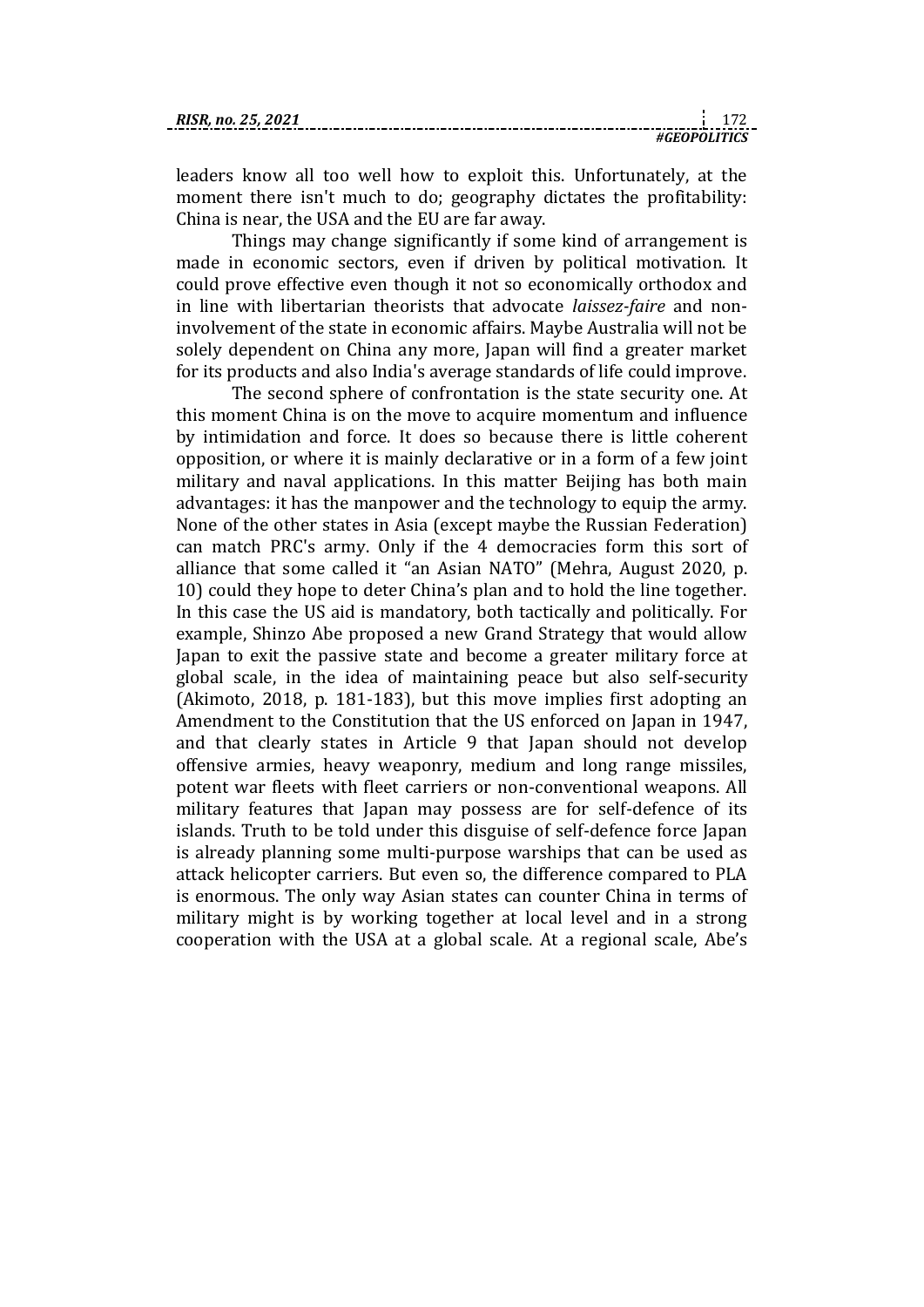| RISR. no. 25, 2021 |  |  |
|--------------------|--|--|
|                    |  |  |

proposal is another form of a possible Quadrilateral, under the name of Democratic Security Diamond, in fact this being another initiative to draw the US further into defending Asian nations against Chinese ambitions. Abe even expressed that "together they needed to prevent the South China Sea from becoming a Lake Beijing" (Lee, 2016, p. 2).

The third and most comprehensive field of action is the political one. It is the most important because, in the end, both macro-economic and security branches depend on policy-makers. In fact, this is the first level where consensus must be obtained between the Asian powerful democracies. The US diplomacy will have a significant role in achieving this goal. It is clear that the partnership is mutually beneficial both for the US and the Quadrilateral on general terms, but between members would presume some small concessions, be it in terms of economic grants and commercial agreements or in terms of military coordination and dependencies. But political abilities are required to solve yet another old time problem - the historical dimension and rivalries. It is well known that between the Asian nations there were past conflicts and resentments are still deeply rooted in the collective mind. If politics and politicians can solve these setbacks and bring together all big democratic states in this region to form a coherent agreement set for medium and long term, then there is a chance that this power node could reduce China's influence and make Beijing think twice before venturing into their neighbours' borders via land and sea. Even more, if this Quadrilateral is to be successful it can attract more members, even if they are not military powerful. China is practically synonymous with strength in numbers and one (maybe only one) way to stop its grip is strength in numbers. This scenario happened before, with NATO, a mutual defence organization that became the greatest security provider for its members and that gradually expanded to the point that now encompasses 30 countries and it is present on almost all continents. Although this common agreement is not supposed to be a "NATO in Asia", it could borrow some of the traits and principles.

# **The good, the bad and the unexpected**

The pros of this presumptive alliance for the Asian countries were already presented in the above chapter. Simply put, the main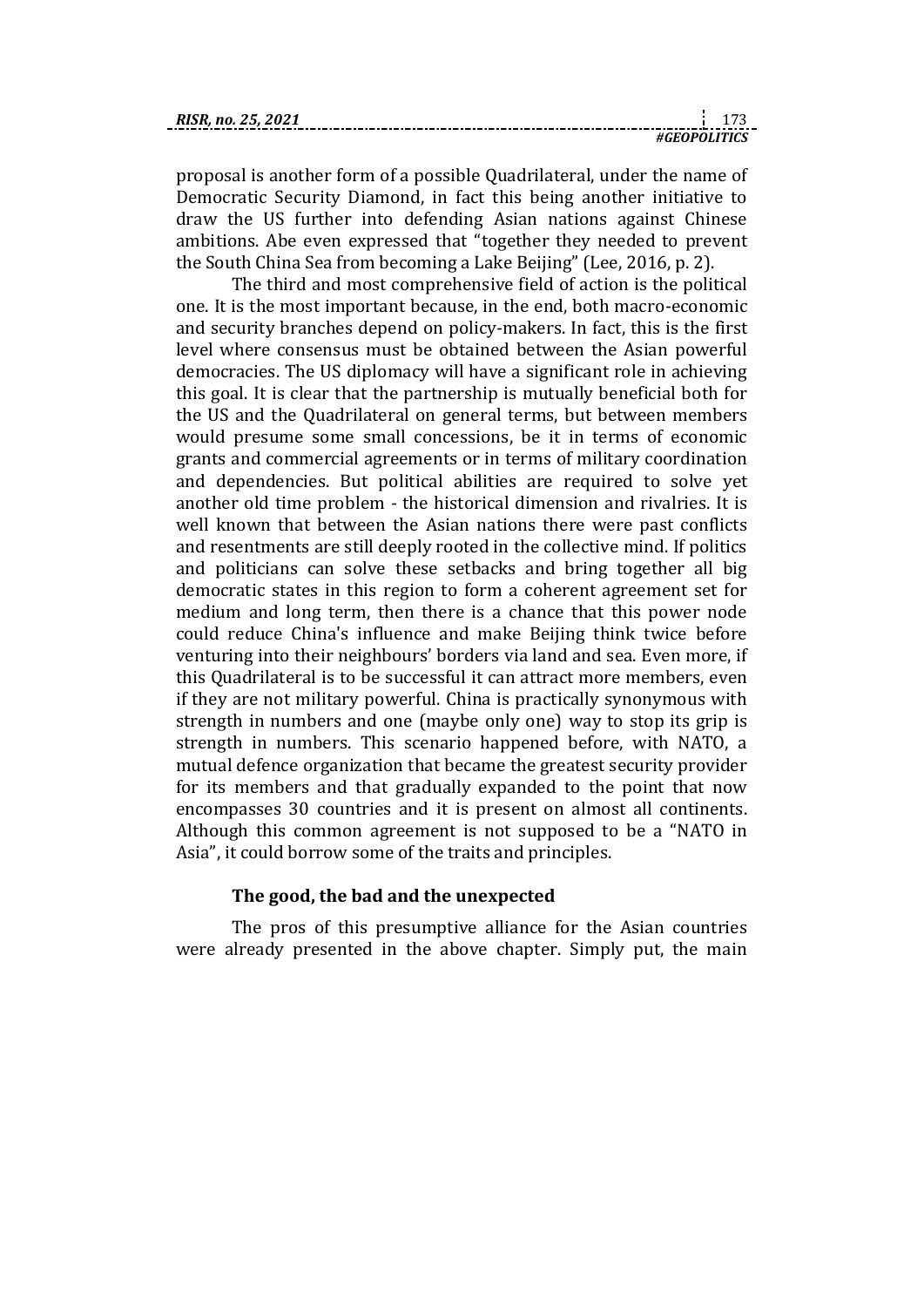1

*#GEOPOLITICS*

benefit for the countries involved is that they would have a better chance to resist Chinese sway, both economically and politically. At the same time, the benefits would also be for the USA, and these are accounted at multiple points. As already presented, this Quad, regardless of its judicial form, would function as a first barrier of defence for the USA in case of real armed conflict between the superpowers. It is true that the modern warfare presumes using intercontinental missiles, submarines, cyber-war or weapons deployed in space (although using space-based WMD is illegal according to Article IV of the Outer Space Treaty, $1$  in case of world war these treaties would be irrelevant), but in reality having a geo-political blockade around China is a great asset for the US. In the end, in case of conflict, these countries would be the best forward bases for military operations. On the other hand, if PRC decides to invade one or more of these countries, it would give the rest and the USA time to prepare a counter-offensive. So, at the tactical level, a "half ring" of US allies around mainland China would help either way the United States to respond better to any attack. Still, this scenario is the least plausible, since it would be the worst decision for both countries as mutual destruction does not help any of them.

On a lower intensity level, in case of a Cold War without military actions, the simple existence of the Quadrilateral would keep China busy in its own adjacency, and thus, at least in theory, it could reduce its bold movements of engrossment important strategic points around the globe, especially in Africa, Middle East or even Europe. Furthermore, such a security agreement between 4 of the main states in Asia could represent a catalyst for an even greater concordance. It is fair to note that, in SE Asia, ASEAN already exists, an official organization for cooperation in economic, cultural, technological, and educational field that comports a mutual security dimension as well. Still ASEAN's main purpose is mostly economic and, at a military level, the achievements are not spectacular. Besides, no state of those 4 that would compose the

<sup>1</sup> *"*Treaty on Principles Governing the Activities of States in the Exploration and Use of Outer Space, including the Moon and Other Celestial Bodies*"*, United Nations, Office for Outer Space Affairs, December 19, 1966, https://www.unoosa.org/oosa/en/ourwork/ spacelaw/treaties/outerspacetreaty.html, [accessed January 26, 2021].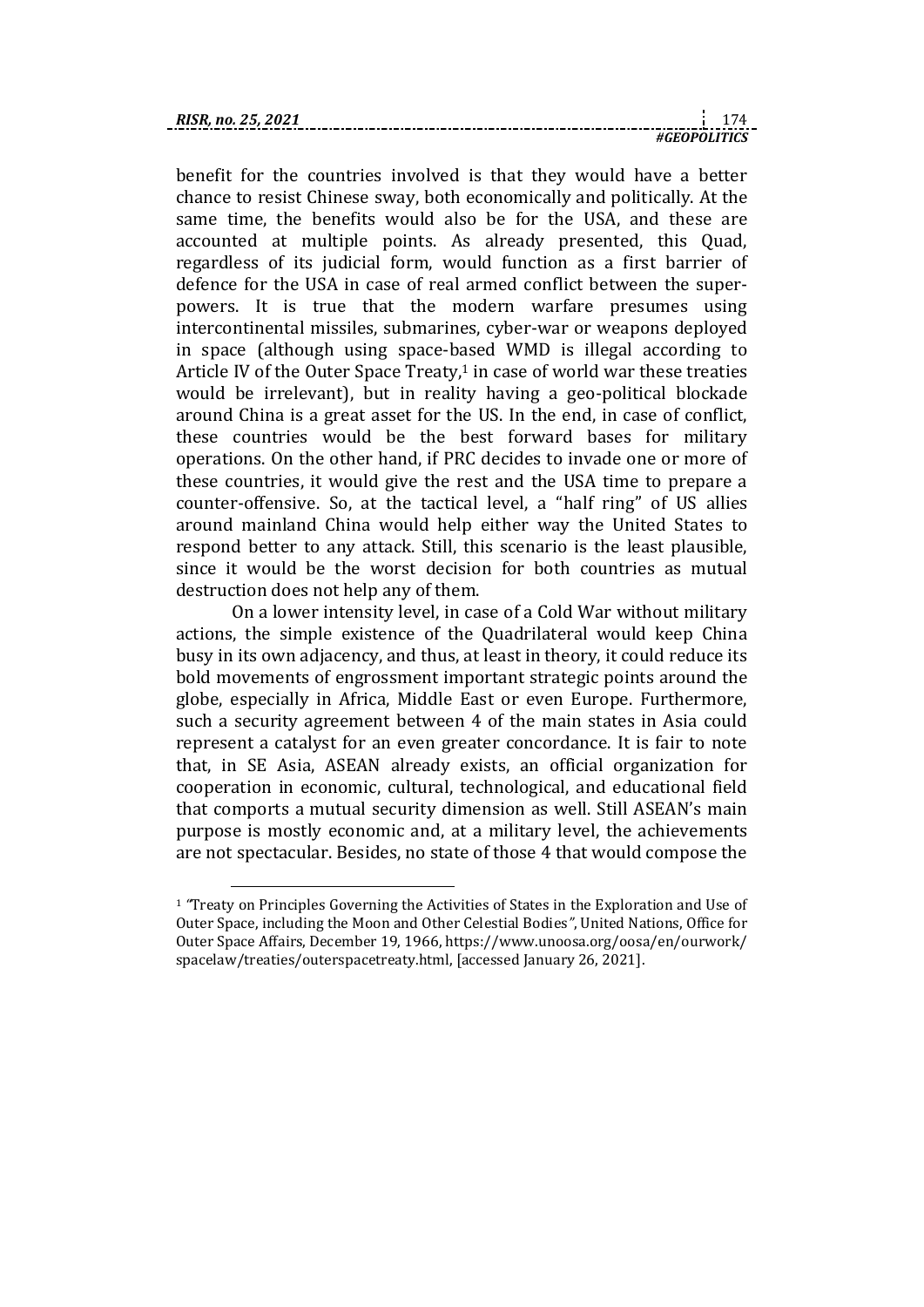| RISR. no. 25, 2021 |  |  |
|--------------------|--|--|
|                    |  |  |

Quadrilateral is member in ASEAN, so from this point of view there is no direct interconnection. Nevertheless, if the Quad proves to be fruitful in its mission, there could be closer relations between these 2 groups in the long run.

There are also some not-so-great aspects about the proposed Quadrilateral, some of them representing really strong counterarguments. Firstly, at a military level, any initiative of this kind could stir the waters and create serious turmoil in Beijing. Any form of grouping, "however benignly calibrated would be viewed as creating rather than countering the conditions for an escalating regional security dilemma" (Lee, 2016, p. 32). China would perceive this as a serious threat and would deem justified to take immediate actions. In a way, what was supposed to reduce Chinese appetite for military offensive and conquest in modern terms, could very well initiate a conflict in the area, conflict that would inevitably attract the United States and maybe other big powers from Europe. This is the other side of the coin, and as it was already shown war is not desirable. So, if this Quadrilateral is to be operationalized, it must not cross certain boundaries that would trigger a furious response; at the same time, it has to be bold enough to meet its purpose. This aspect is yet another problem because if the initiative is too modest and only declarative, nothing important will be achieved. It is impossible to tell what those limits are; it depends on the abilities of the politicians and diplomats and the particular conjuncture of the moment. Another downside of the proposal could be represented by the internal strife between the members. In any hypostasis the situation in the region will be tense, both between China and the presumable Quad countries and within the group as well. The shade of confrontation makes everyone uneasy. Such dissensions can alter severely the effectiveness of the endeavour and the entire construct may be short lived. In addition, Chinese diplomacy will not stay aside, and like every great power, they know the principle "divide et impera". This is a systemic vulnerability of any organization, and since the participation is voluntary, in any moment one or more governments can choose to back off from this deal. If this event occurs, the whole build and containment strategy becomes obsolete.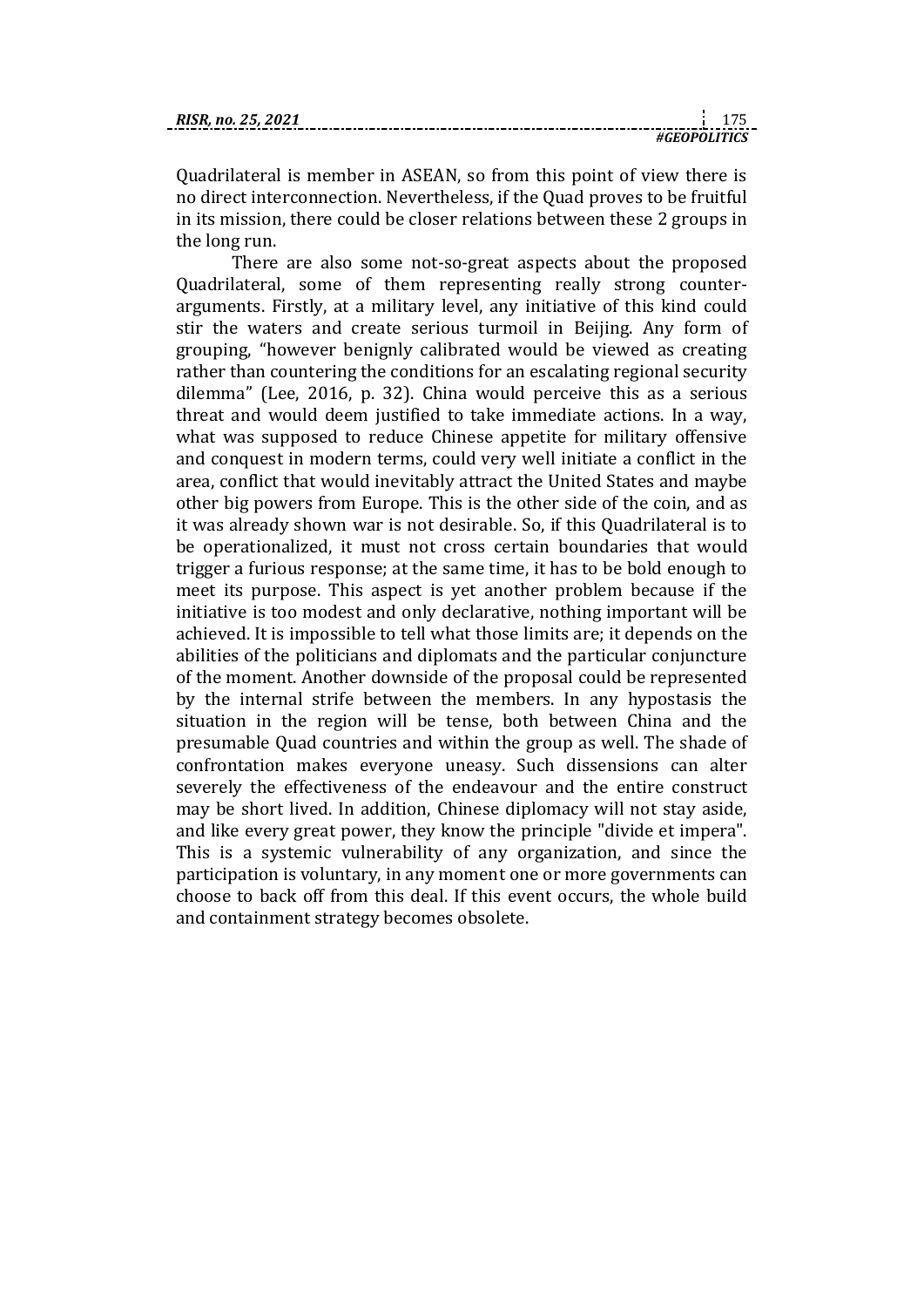| <b>RISR.</b> no. 25. 2021 |             |  |
|---------------------------|-------------|--|
|                           | GEOPOLITICS |  |

And, of course, there is the unexpected factor. This entire argument of the Quadrilateral of Democracies and the new containment measures against China are based on hypotheses, not on concrete facts. Likewise, it is founded on the premise that those four countries do want to make this agreement for their own interest. However, in reality, this premise can be very well invalidated from start, or even sometimes after the formation of the coalition. Some of the states included in this list may not want to risk their relation with China, even if it is a debalanced one. Often, the economic factors on short terms are more important over a presumable vision extended over a longer period. Other unforeseen turns of events may be even more spectacular. For example, India, which is also member in Shanghai Cooperation Organization (since 2017), an organization that was designed to be a counterweight to NATO by putting at the same table Russia and China, could lean towards this security framework if the auspices are favourable. So far SCO promised much but achieved little in terms of geopolitical influence, but in the long term things may change. At this moment, we can argue that India joined SCO firstly because its archrival Pakistan also joined, and secondly to keep close on China. In the intricate geopolitical environment it is recommended to keep your competitors under watch, and India is doing just that, being both a contender and an associate to China. So, the whole plan may backfire at the USA if this alliance (or some members) of Asian democracies at one point consider that the Chinese side is more profitable and instead of being a tool for containment against Beijing expansion, transforms into a real barrier for US interests in South-Eastern Asia. In presumptive geopolitics everything is possible and all is permitted.

## **Conclusions**

The paper aimed to bring forward a possible geopolitical scenario of the years to come. This future US containment strategy is just a small piece in the giant puzzle of international relations at global scale. In the new millennium the battles between states and military blocks may not be conducted in the classical way. In fact, expanding Kennan's idea, the political and economic warfare could represent just another logical instance of Clausewitz's concept of war, in the absence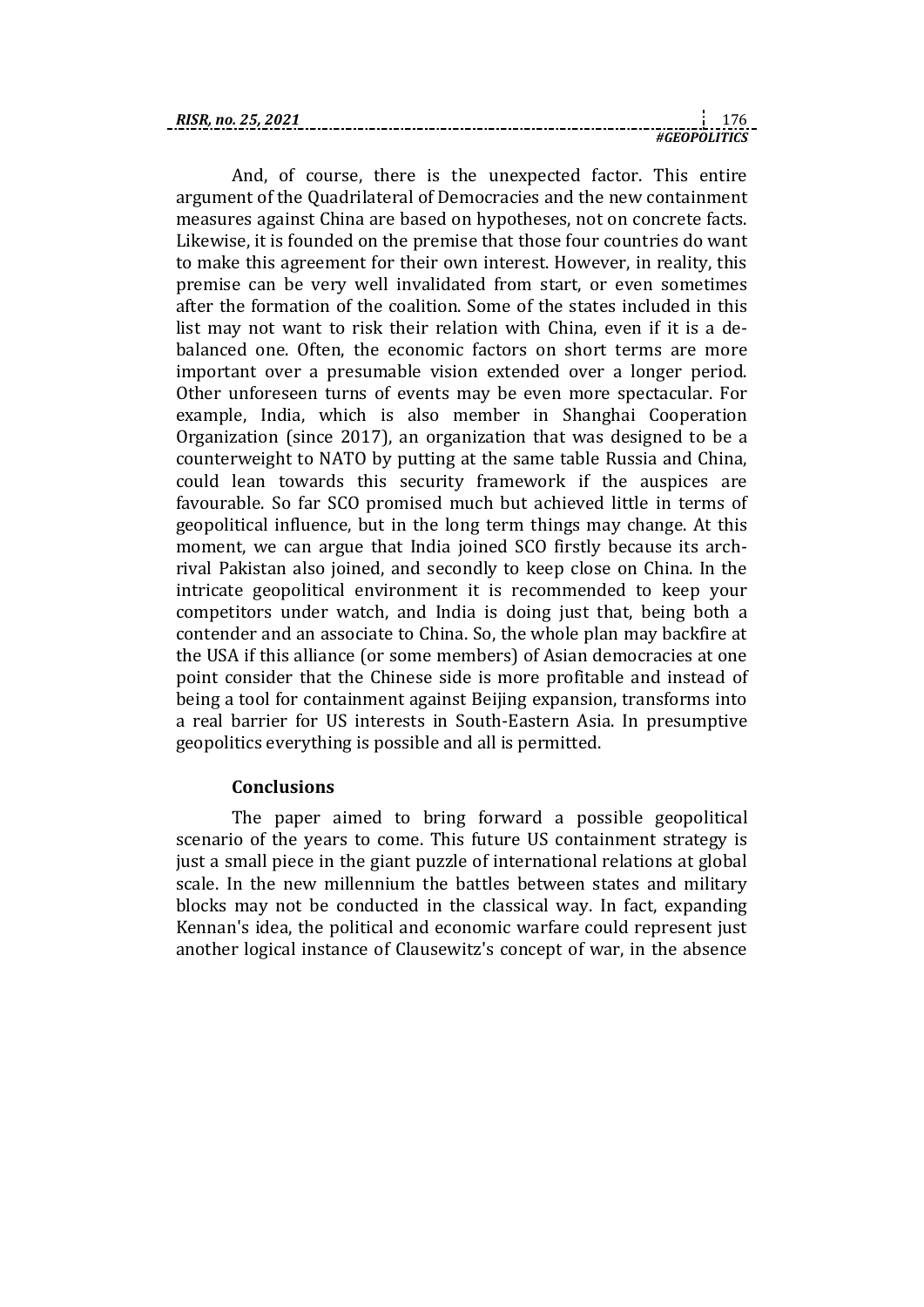| <b>RISR.</b> no. 25. |  |  |
|----------------------|--|--|
|                      |  |  |

of a real armed conflict (Kennan, 1948). Still, the fact that China and the USA will be on an even greater competition for influence and power is almost a certainty. How this dispute will unfold is impossible to predict. One possibility is that the world will once again find its equilibrium in a bi-polar frame. If this is to be the case, than both China and the United States will try to gather strong allies and have under their influence as many countries and strategic assets as possible. Simultaneously, each one will make continuous efforts to destabilize the other side. Open war is a possibility, but it would weaken both countries for a long time, and, therefore, is undesirable as long as either of the two blocks does not have a decisive advantage. But there are other possibilities to hinder an opponent's movements.

One of these schemes presumes using the containment instruments in order to block any expansion beyond that which already exists. In a way, it is a kind of *status quo* imposed by one side on the enlargement of its opposite's dominion. So, the main idea for the US is to enforce a containment strategy on China's regional pre-eminence by using local allies. To some extent, it would be similar in principle with the one used during the Cold War, but with notable adaptation to the determinants of the day. And who else could be better candidates as allies than those states in Asia that are democracies - in order to have a common ideological root with the US and to be trustworthy, and at the same time those nations that somehow feel threatened by the rise of China. In this light, the plan to build an alliance of democracies (be it three or four founding members) seems worthwhile on paper. But there is a long way from thought to fact. The attempt in itself is not without chances of success, but for this to work it would require a very strong political will, both from the designed Quad countries and from the United States. Undoubtedly, there are virtual benefits for all parties involved. The Asian nations could better fend off Chinese claims both in economic and in regional security fields and this would also boost cooperation between them. For the US it would be a barrier against eventual Chinese grasp on the entire SE Asia and Pacific Area - act that would seriously affect US interests, and at the same time it would represent a strong moral ascendant over the main competitor.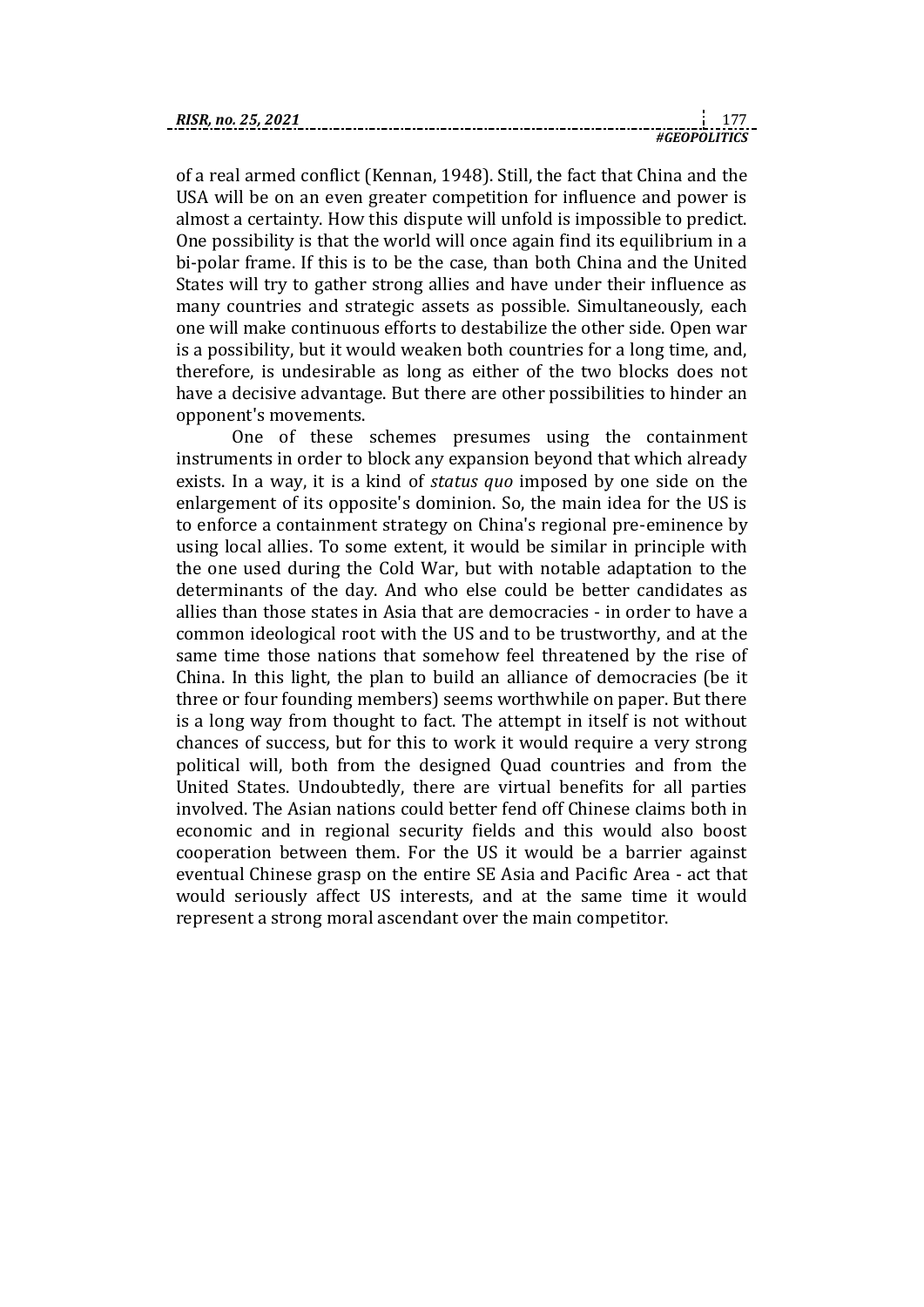| RISR. no. 25. 2021 |              |  |
|--------------------|--------------|--|
|                    | #GEOPOLITICS |  |

The entire venture is dependent on cohesion, mutual trust and of course US backing. Without US support chances of success are slim at best, mainly because none of the Asian countries can challenge the Chinese by themselves, and not even together these states cannot match Beijing's economic and military power. That is why this whole construct is dependent on US involvement, directly or indirectly. But there is also the other part of the tale, meaning that these countries can, at one point, become China's allies against the US. It not likely, but it is not logically impossible, especially if the Chinese offer better deals and pecuniary incentives. In the end, for the US and its possible plan to encircle China, it is all about offer and counteroffer.

The importance of this analysis resides in the fact that whatever will happen, the effects of this action would not be limited only to the East Asia. Any friction between the two superpowers would directly impact the whole world. The entire global economy will suffer dire consequences in forms of shortages for common goods and fall on investment yields from an armed conflict or an economic and diplomatic Cold War between the US and China.

Unquestionably the study has its limits since it cannot cover all the aspects and cannot investigate deeper each of these directions. One possible development would require examining other ways to confine China, not just in SE Asia, but also in the opposite part, towards Siberia and Central Asia. Similarly, other points of view are needed to expand this groundwork, especially since Chinese government may try to do a similar movement in agreement with the EU and/or the Russian Federation in order to pinch the US on both its maritime flanks.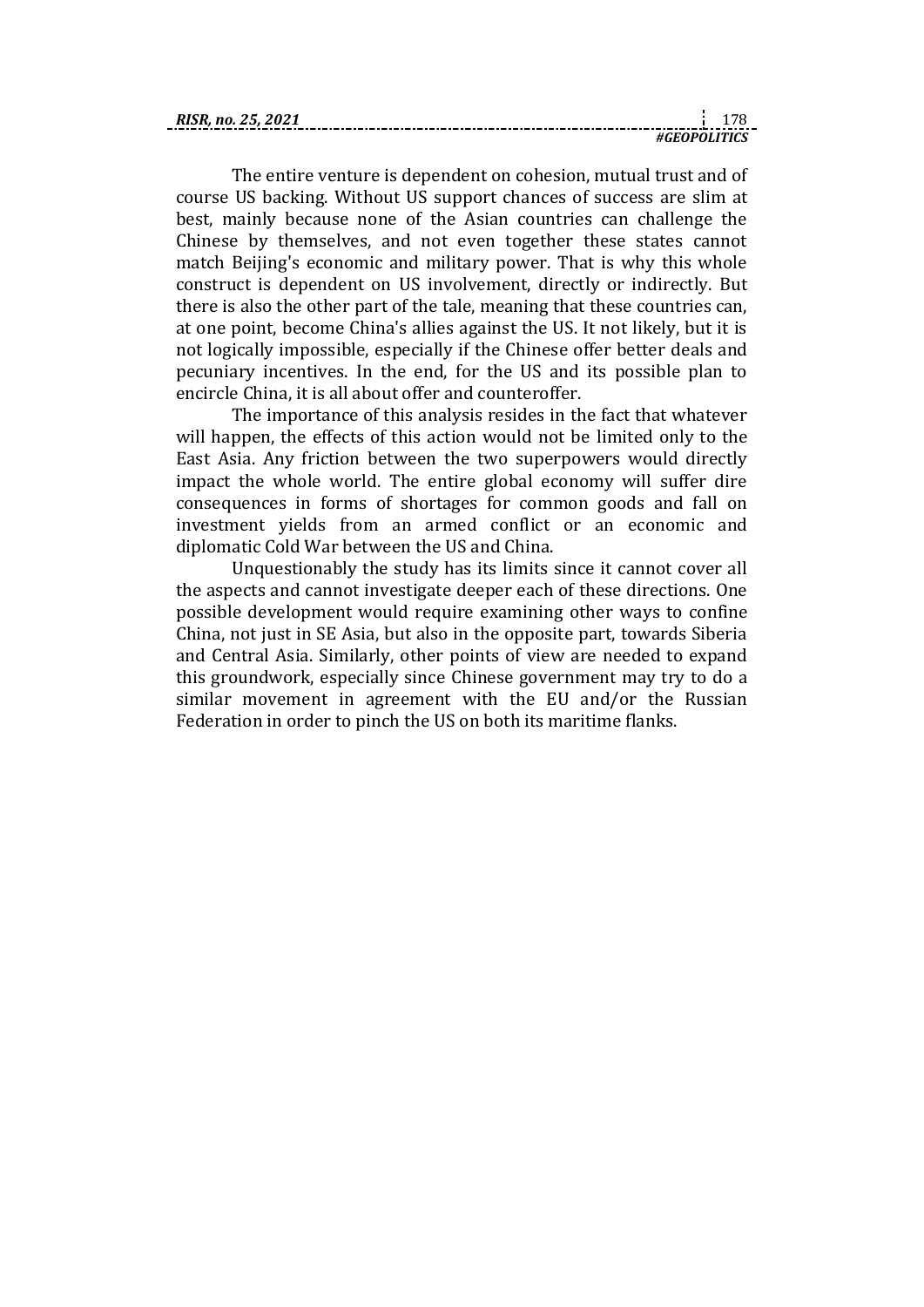## **References:**

1. Acemoglu, Daron. (2020). The Case for a Quadripolar World", *Project Syndicate*, December 3. https://www.project-syndicate.org/ commentary/quadripolar-world-better-than-new-us-china-cold-war-bydaron-acemoglu-2020-12?barrier=accesspaylog, [accessed January 10, 2021].

2. Allison, Graham. (2015). The Thucydides Trap: Are the U.S. and China Headed for War? *The Atlantic*, September 24. https://www.theatlantic. com/international/archive/2015/09/united-states-china-war-thucydides-trap/ 406756, [accessed January 13, 2021].

3. Akimoto, Daisuke*.* (2018). *The Abe Doctrine. Japan's Proactive Pacifism and Security Strategy*. London, UK: Palgrave Macmillan, 181-183.

4. Beeson, Mark, Wang, Yong. (June 2014). Australia, China, and the U.S. in an Era of Interdependence. Irreconcilable Interests, Inadequate Institutions?. *Asian Survey* 54, no. 3, 580. [https://doi.org/10.1525/as.](https://doi.org/10.1525/as.2014.54.3.565)  [2014.54.3.565.](https://doi.org/10.1525/as.2014.54.3.565)

5. Johnson, Dominic D. P., Bradley, D. Phil, Thayer, A. (2016). The evolution of offensive realism. *Politics and the Life Sciences* 35, no. 1, 3. [https://doi.org/10.1017/pls.2016.6.](https://doi.org/10.1017/pls.2016.6)

6. Kauppi, Mark V. (October, 1994). Intelligence assessments of Soviet motivations: JIS 80 and Kennan's long telegram. *Intelligence and National Security* 9, no. 4, 620[, https://doi.org/10.1080/02684529408432273.](https://doi.org/10.1080/02684529408432273)

7. Kennan, George. (1946). Telegram. Moscow, USSR, February 22. Transcript available at https://nsarchive2.gwu.edu//coldwar/documents/ episode-1/kennan.htm, [accessed January 11, 2021].

8. Kennan, George. (May 4, 1948). 269. *Policy Planning Staff Memorandum.* Washington DC, USA. http://academic.brooklyn.cuny.edu/ history/ johnson/65ciafounding3.htm, [accessed February 28, 2021].

9. Laurenceson, James, Zhou, Michael. (2019). Small grey rhinos: understanding Australia's economic dependence on China. *Australia-China Relations Institute*, University of Technology, Sydney, Australia, May 22, 7. https://www.australiachinarelations.org/content/small-grey-rhinosunderstanding-australia%E2%80%99s-economic-dependence-china, [accessed February 27, 2021].

10. Lee, Lavina. (Fall/Winter 2016). Abe's Democratic Security Diamond and New Quadrilateral Initiative: An Australian Perspective. *The Journal of East Asian Affair*s, 30, no. 2, 2. [http://www.jstor.org/stable/](http://www.jstor.org/stable/44160973)  [44160973.](http://www.jstor.org/stable/44160973)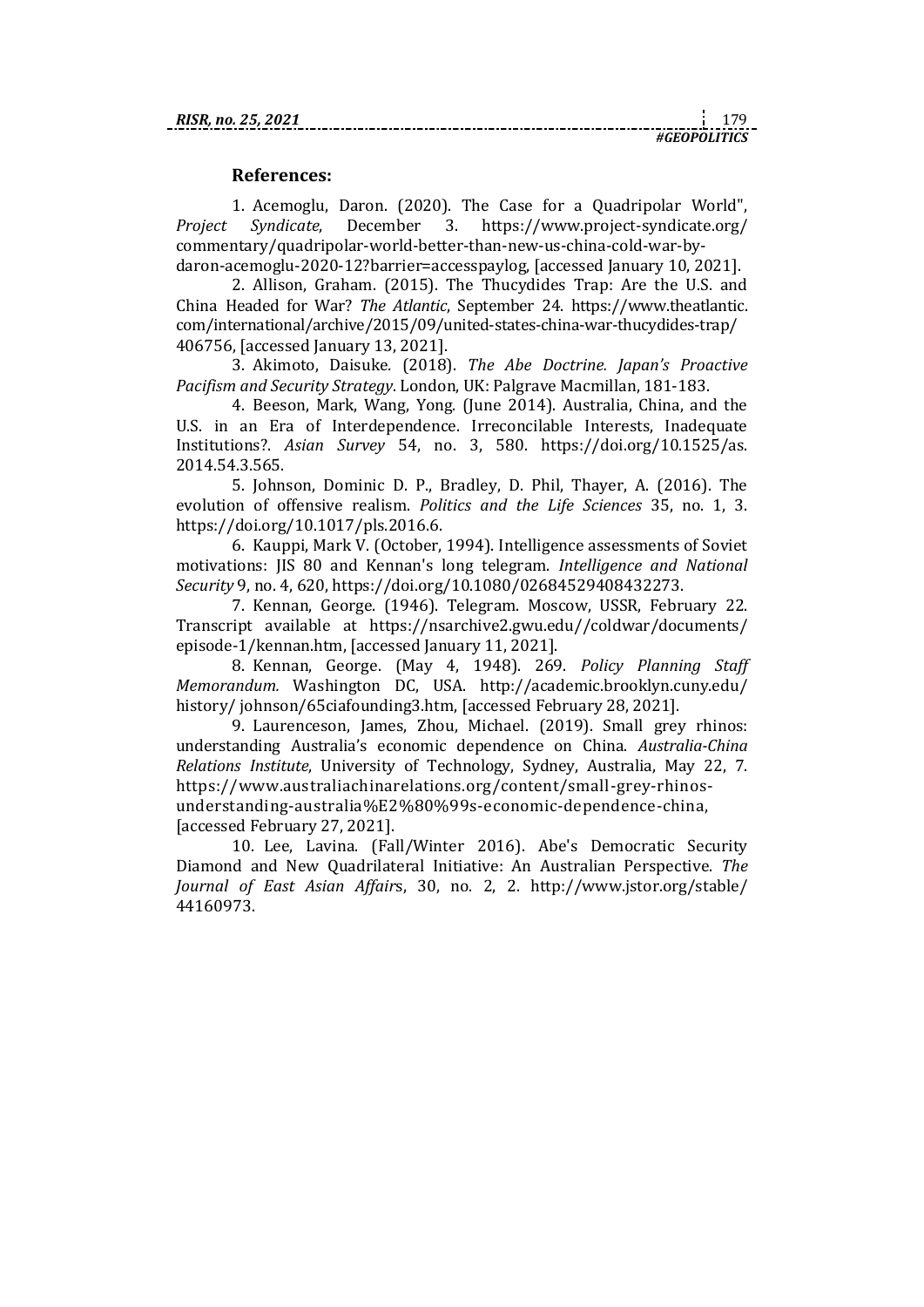11. Madan, Tanvi. (2017). The rise, fall, and rebirth of the 'Quad', *War on The Rocks*, November 16, 2017. https://warontherocks.com/2017/11/risefall-rebirth-quad, [accessed January 25, 2021].

12. Mayers, David. (1986). Containment and the Primacy of Diplomacy: George Kennan's Views, 1947-1948. *International Security* 11, no. 1, 147. [https://doi.org/10.2307/2538878.](https://doi.org/10.2307/2538878)

13. Mearsheimer, John J. (2010). The Gathering Storm: China's Challenge to US Power in Asia. *The Chinese Journal of International Politics*, 3, no. 4, 382. [https://doi.org/10.1093/cjip/poq016.](https://doi.org/10.1093/cjip/poq016)

14. Mearsheimer, John J. (1983). *Conventional Deterrence*, London, UK: Cornell University Press.

15. Mehra, Jyotsna. (August 2020). The Australia-India-Japan-US Quadrilateral: Dissecting the China Factor. Observer Research Foundation Occasional Papers no. 264, 10.

16. Nye Joseph J. Jr. (2006). The Challenge of China", in *How to Make America Safe: New Policies for National Security,* Ed. Stephen Van Evera. Cambridge, MA, USA: The Tobin Project, 74.

17. Nye, Joseph J. Jr. (2013). Work with China, Don't Contain It, *New York Times*, January 25. https://www.nytimes.com/2013/01/26/opinion/ work-with-china-dont-contain-it.html, [accessed February 26, 2021].

18. Olivié, Iliana, Gracia, Manuel. (May 2020). Regional or global player? The EU's international profile. *Elcano Policy Paper* no*.* 2, 39.

19. Park, Donghyun. (November 2007). The Prospects of the ASEAN-China Free Trade Area (ACFTA): A Qualitative Overview", in *Journal of the Asia Pacific Economy* 12, no. 4, 486. [https://doi.org/10.1080/ 1354786070](https://doi.org/10.1080/13547860701594103) [1594103.](https://doi.org/10.1080/13547860701594103)

20. Rachman, Gideon. (2020). A new cold war: Trump, Xi and the escalating US-China confrontation", *Financial Times*, October 5. https://www.ft. com/content/7b809c6a-f733-46f5-a312-9152aed28172, [accessed on January 18, 2021].

21. Santino, Salvador, Regilme, F. Jr. (2018). Debating American Hegemony: Global Cooperation and Conflict. *American Hegemony and the Rise of Emerging Powers: Cooperation or Conflict*, ed. Salvador Santino, F. Regilme Jr., James Parisot. Oxford, UK: Routlege, 10.

22. Treaty on Principles Governing the Activities of States in the Exploration and Use of Outer Space, including the Moon and Other Celestial Bodies. (December 19, 1966). United Nations, Office for Outer Space Affairs. https://www.unoosa.org/oosa/en/ourwork/spacelaw/treaties/outerspacetr eaty.html, [accessed January 26, 2021].